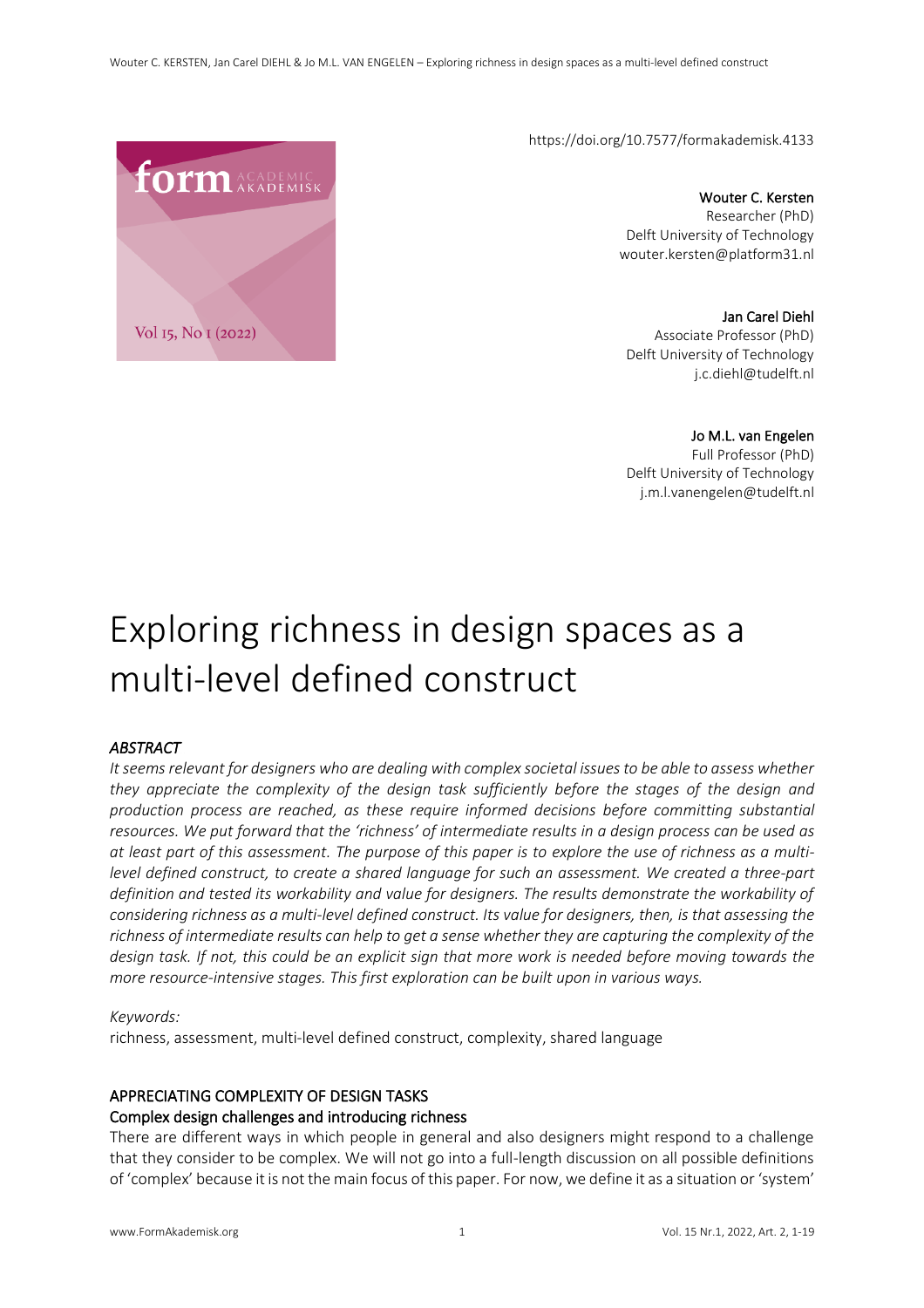with many elements, which are connected in different obvious and less obvious ways, causing this whole 'system' to display behaviour that is fundamentally unpredictable (Kramer & de Smit, 1979). One reason for the (current and future) behaviour that we observe to be unpredictable is that it is also influenced by factors that, possibly inadvertently, are not considered to be part of the system. Creating (mental) boundaries that prevent actively seeking out such factors is the often-unconscious consequence of having a dominant perspective. This is inherently unavoidable because of the 'bounded rationality' of humans (Simon, 1969).

One possible and often-occurring response to a contemporary complex challenge is to simplify early on; for example, focus on a particular user group in order to (re)gain control and establish an overview of an overwhelmingly complex situation (Backx et al., 2017; Mundy, 2010). In any design process, such simplification, that is, making choices, always occurs. However, the question that we put forward is *how early* in the process simplifications can be made without undermining the *rich* analysis that is required to address contemporary challenges. In other words, particularly when confronted with a complex design challenge, it might be necessary to ask a few more questions before moving to critical and resource-intensive stages of the (design and production) process in a way as informed as possible. For example, should the common focus on a particular use case during the first stages of a design process, as is encouraged, for example, for human-centred design (Norman, 1988), perhaps be extended to more potential use cases? In other words, is early focus on one use case effective or, particularly when faced with complex challenges, might a *rich* design space (Sevaldson, 2008) that also includes other considerations be more in order? Further, how might such richness then be defined?

#### Dominant views regarding richness

Richness is a term that is far from alien to designers. Several authors (Checkland, 1981; Leenders et al., 2007; Sevaldson, 2017) refer to richness in the sense of using different media and thereby intentionally layered and therefore not oversimplified visualisations that allow the displaying of many different (types of) connections between elements of the system under consideration. Such visualisations and workspaces are for example called rich pictures (Checkland, 2000), rich design spaces (Sevaldson, 2008) or synthesis maps (Jones & Bowes, 2017). As Lewis (1992) remarks, such visualisations should not be seen as a primary goal, but are a valuable result of an intentional *process of appreciating the complexity* of the system or situation under consideration. A similar attitude is voiced by Montuori (2011) when he talks about '…the web of interconnections that weaves complexity'.

The interpretations of richness in terms of multi-media and/or multi-layered visualisations are supplemental to mostly intuitive notions (Verganti, 2017; Kahneman, 2011). Both are very valuable. Multi-layered visualisations and a nourished but mostly implicit intuition of 'richness' may in fact distinguish designers' ways of working from those of non-designers (Lindgaard & Wesselius, 2017; Sevaldson, 2017). There is, however, reason to wonder whether this notion of richness can be developed further. The main reason for this desire is our observation that more and more design challenges are complex. The designerly way to deal with this complexity is to engage in more systemic analysis (Jones, 2014; Jones & Bowes, 2017; Jones & VanPatter, 2009) and encourage creation of multi-media and/or multi-layered visualisations to map the landscape of the challenge (Sevaldson, 2017b). This is valuable beyond doubt. Still, as designers, we may also inquisitively wonder whether we could do even more to capture the richness that is, consciously or not, embedded in complex (design) challenges.

#### Creating a shared language

In particular, we put forward that the potential of the aforementioned visual tools might be leveraged even more if we could manage to create a more explicit shared language, one that turns 'soft' individual opinions into 'harder' more comparable assessments that therefore lend themselves better to somewhat objectified departure points for subsequent, qualitative discussion. Without the intermediate shared objectified language, such discussions are ultimately difficult. Therefore, this intermediate step adds value to both the intuitive expert notions of richness and different visualisations in the conceptual and physical design spaces. The shared language can then strengthen the *dialogue* on what is to be or has been visualised. Thereby, a more solid basis is present to inform decisions in the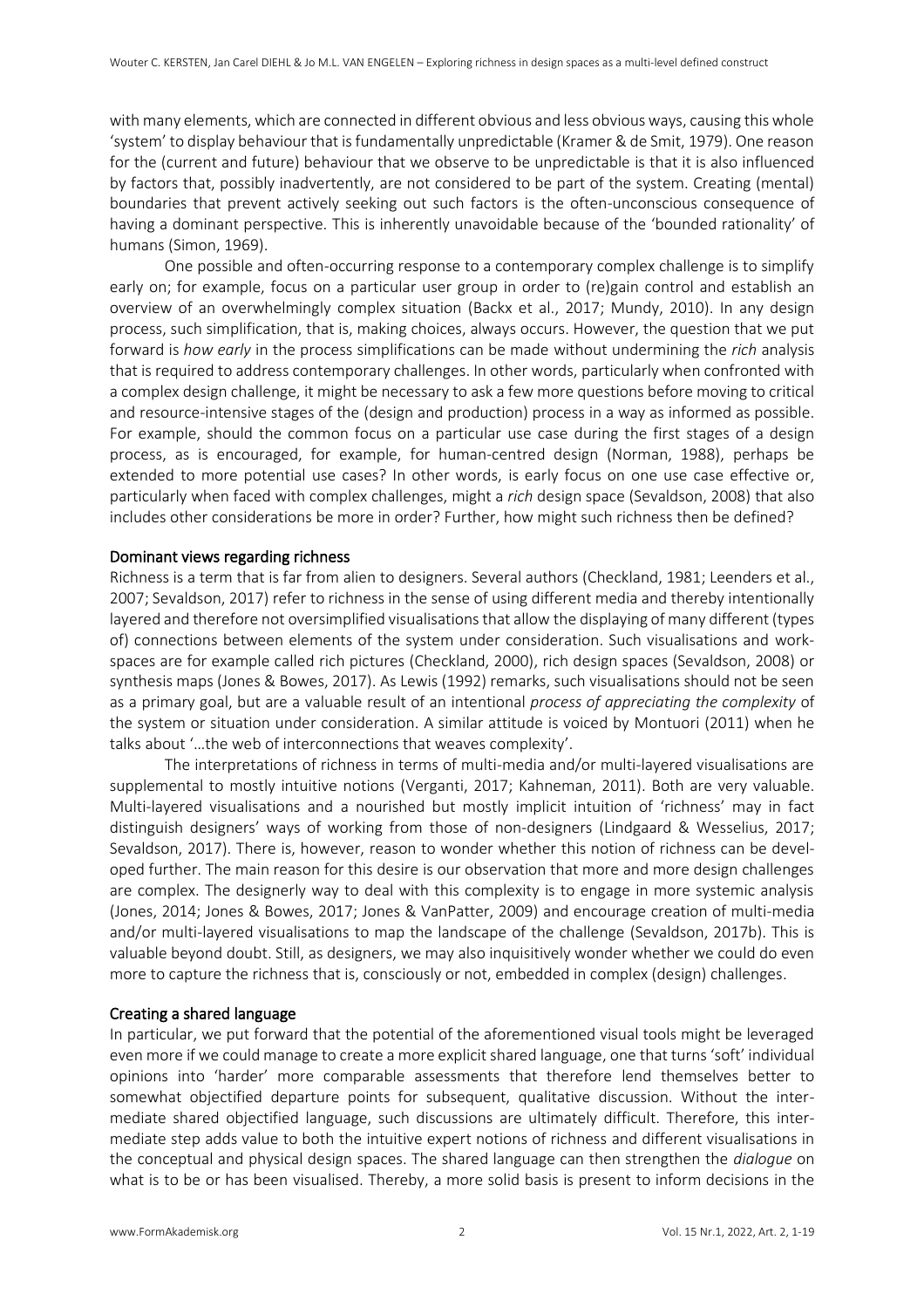design process. Such dialogue would be in line with the aforementioned necessity of appreciating the interweaving web of complexity (Checkland, 1981; Lewis, 1992; Montuori, 2011) and might, in fact, make design analyses more accessible to non-designers. This, in particular, could be the case if these dialogues are generative, that is, deeper than the cognitive level, creating a relationship between people in the dialogue and providing a new perspective (Bushe, 2013).

For our purposes, we see a 'design space' mostly as conceptual. It roughly covers the period from problem identification to embodied designs. Getting from one to the other obviously does not occur in a straight line and typically involves many iterations and evolving views on how the problem at hand might best be addressed, and whose perspectives to use for it. Further, the more complex or wicked a problem is, the less one should think in terms of 'solutions'. Still, product designers want to contribute to improving a situation and therefore mostly think in terms of products (and/or services). The actual physical space or physical manifestations (i.e., visualisations, prototypes) during these activities are part of and basis for this process but not the focus of this paper. Others to whom we refer throughout this introduction have already covered these topics well.

An extra argument as to why we feel that this more explicit shared language makes sense is that we have reasons to believe that it can facilitate an accepted intersubjective assessment and ensuing deeper discussion of intermediate design results. Such discussion can help designers, and their principals, to at least get some sense of whether the complexity of the design task is apparent in their intermediate results. Early detection that this is not the case can then be taken as a sign that it is already necessary to move back in the process in iteration. Such iterations are, of course, common practice, but now there would be an actual tool to gauge the necessity of such an iteration before much time is wasted on overly simplistic efforts. Typically, more resources are required in later stages of the process, so there is value in detecting that it would not be a good idea to take the decisions that would lead to investing such resources.

Before this paper was written, we experienced that design experts, when asked to assess the richness of design concepts, managed to do so but used different implicit definitions of this notion. By their own admission, using different definitions without realising does not facilitate an effective discussion. See the following main section for more on this.

#### Purposes and outline of this paper

This brings us to the purposes and goals of this paper:

- 1) Investigate, by combining insights from literature and practice, what could be a *shared definition* of richness as a multi-level defined construct.
- 2) Test, i.e., assess, such a definition on *workability* and *added value for designers* by asking and collecting information to answer the following questions:
	- a) Can the definition indeed be *used to assess richness* of design outcomes? How do design experts *react* in using the definition as opposed to expressing richness by means of a compressed intuition-based opinion?
	- b) How much *distinction* does the definition allow? Do different design inputs result in different assessment scores? If very different design outcomes are roughly assessed as being equally rich, the used definition might not be helpful as an assessment tool that productively feeds dialogue with and between designers.
	- c) What new insights for this topic are created by doing this test?
- 3) With the results as input, discuss the possible implications for designers. This might include the types of design outcomes for which these exercises might make the most sense.

To pre-emptively clarify and prevent potential confusion: the paper reflects abductive research to generate novel insights. It does not test a fixed hypothesis or focus on parametric analysis. The numerical information that is presented in the form of assessment scores is intended to *feed a qualitative discussion* on the presence, or absence, of patterns in these scores, and the implications thereof. More details on the assessment scores are provided in the section on the research design.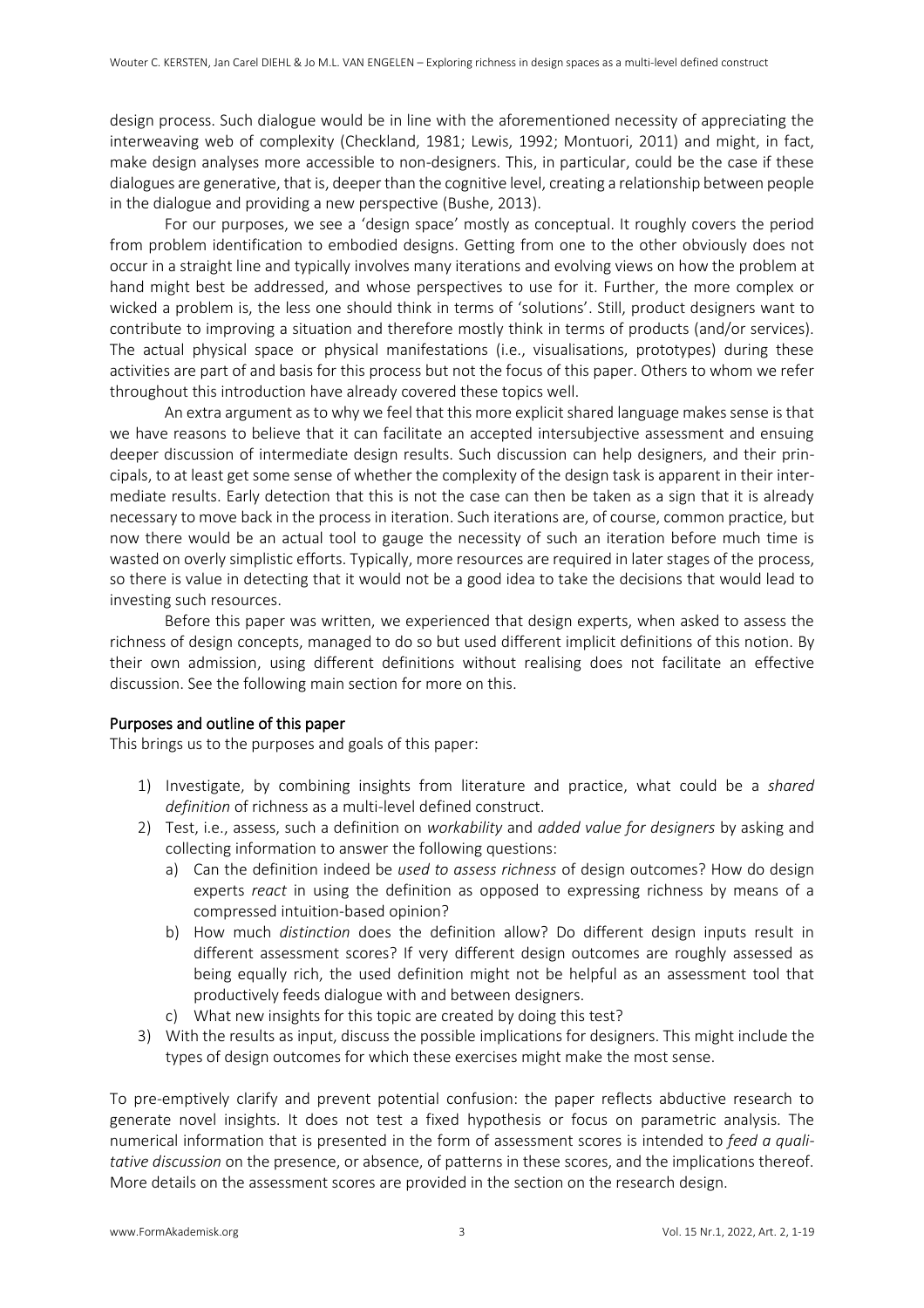The next section first covers the *literature review* on richness in design and the related literature and first experiments on capturing this characteristic with designers. This preparation results in the aforementioned suggested formulation of a multi-level defined construct. Testing the use and value of this construct is the core of the rest of this paper. The *research setting, design and specific questions* that governed that test are described in the third section. The main *findings* in the fourth section describe the main non-parametric patterns, based on the assessment scores for the different parts of the three-part definition by different assessors for different design outputs. The assessment results are included in the Appendix. Further *discussion* is added on the validity of the results and the limitations of this particular research set-up, bearing in mind that it was intended as an initial exploration, not fullblown large-scale research. Finally, *conclusions and suggested next steps* are offered in the last section.

#### LITERATURE REVIEW AND MULTI-LEVEL DEFINITION

In this section we examine literature on richness. By combining interpretations from different design practices, we arrive at a three-part working definition of richness as a defined construct at the end of the section. This is a necessary basis to explore whether it is workable at all and whether it adds any value, that is, whether the different parts to assess are distinctive enough for separate assessment and if so, whether that helps such an assessment, as opposed to using an intuitive unarticulated definition and averaging the different parts into one number.

#### Warm-up: Notions of creativity

To ease into the topic of richness, we first take a quick, non-exhaustive look at the phenomenon that is closer to home for most designers: creativity. Most creativity assessment methods revolve around a combination of the concepts of novelty (Dorst & Cross, 2001) or a combination of usefulness and novelty (Sarkar & Chakrabarti, 2011). Usefulness might also referred be to as *effectiveness in meeting the constraints*. Novelty could, for example, be broken down further into originality and rarity (Gonçalves, 2016) or complemented with how surprising ideas are or how much enthusiasm they invoke (van der Lugt, 2003), preferably assessed by different stakeholders. The criterion *surprise* appears to be intended to weed out obvious outcomes that are also rare because experts would already have identified them as too common earlier in the process.

While many additional approaches to position creativity exist, as do indicators to assess it, this paper does not intend to excavate that topic fully. For now, it is interesting to note that all these wellknown methods do not, explicitly, revolve around the notion of capturing the aspect of *connections between elements in a system* but focus more on the individual qualities of a particular design outcome. We have argued in the introduction that recognising the importance of (hidden and visible) relations is core to working with complexity. When discussing with design experts what would be an appropriate way to capture this aspect, the term 'richness' emerged repeatedly.

#### Exploratory test to assess interpretations of richness

As mentioned in the introduction, the construct of richness was used in a first experiment, and design experts were then asked to assess richness of design results in the way they saw fit, without yet providing a definition. While they indeed were able to assign an overall richness score between 1 and 10 to design concepts, they also commented that they would have liked at least some guidance on how to interpret this very multi-faceted term (Kersten et al., 2016). Furthermore, they felt that being allowed to assign only one overall score did not allow them to capture the nuances of underlying considerations that they felt were very relevant to interpret their numerical assessment correctly.

The main implicit interpretations that they had used, as they revealed after the test, were in a sense quite different. The implicit definitions that they used, as revealed *after* providing the numerical assessments of the design concepts, interpreted a concept to be richer if:

- a) it can conceivably be used in different contexts;
- b) it refers to a 'deeper thought' in relation to end-users or beneficiaries;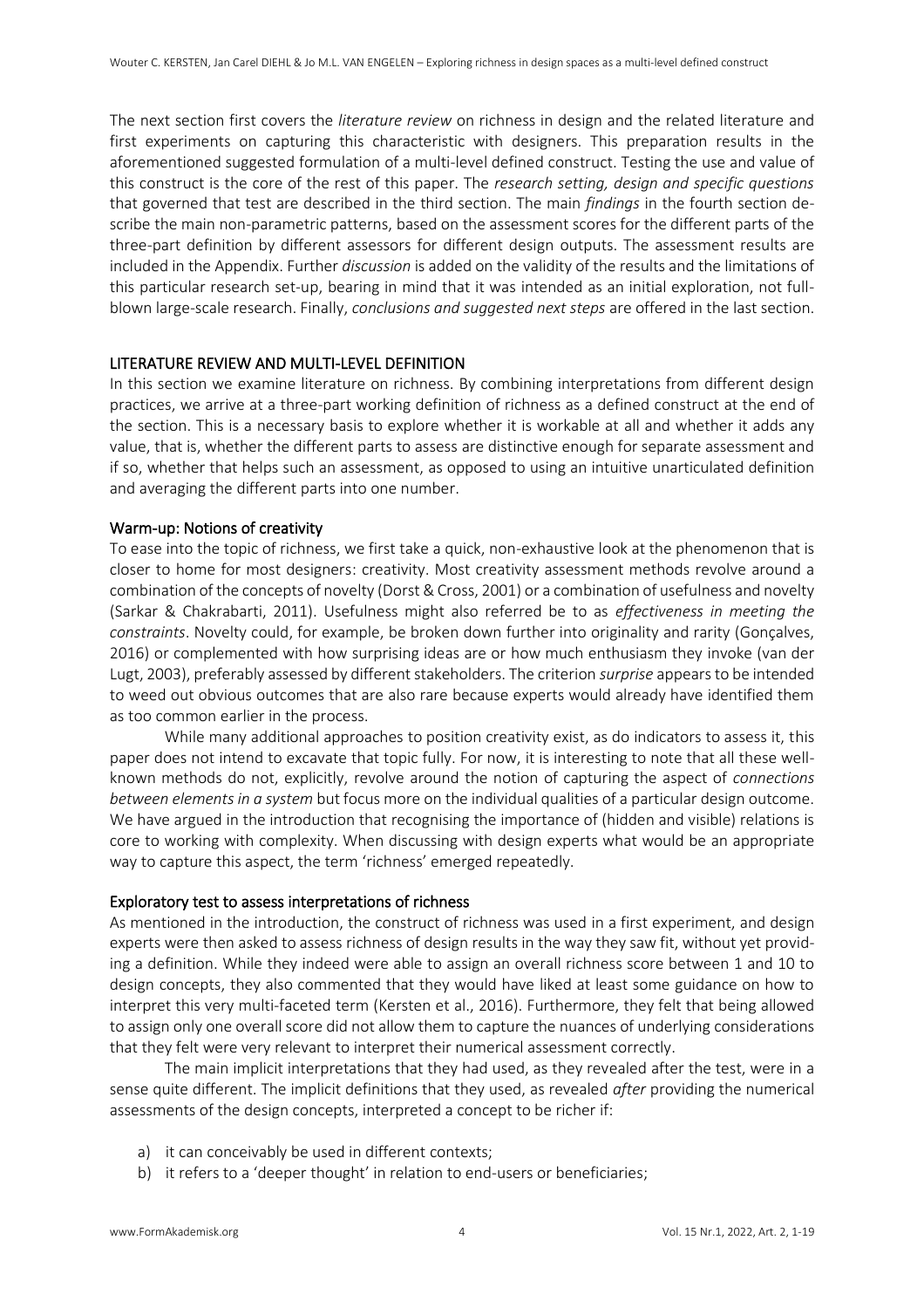- c) it is holistic;
- d) it displays internal consistency;
- e) it demonstrates creativity; and
- f) it conveys some sense of being feasible.

As is clear from this list, the possible interpretations cover a broad range of interpretations that are not fully in line with each other. Therefore, the experts' discomfort in having to give one overarching assessment, that is, only one number between 1 and 10, was understandable. Reduction of an assessment to one number in terms of feedback to designers to assist them in the next steps is likely to obscure many relevant nuances. Supported by that experience, this topic seemed worthy of further exploration, with the aim to determine whether more guidance for assessors can be created. Such guidance could then help to create a more shared language for assessing and discussing intermediate design results to jointly explore whether the result sufficiently represents the complexity in the design challenge. The earlier documented results revealed that such discussion would begin on a false start without such shared language.

#### Literature review on richness

As a general statement, when we examined academic literature about richness, we observed that it contains only a few clues as to how richness of design concepts might be assessed, based on something other than an intuitive notion. Most literature that mentions richness seems to implicitly refer to it as an intrinsic quality without much further explanation. This results in many authors calling something richer or less rich than something else simply because 'it is'. As Schön (1984) identified, they dismiss the need for elaborate reflection by simply referring to terms like 'creative' and 'intuitive' and leave it at that. Deeper discussion on this is included elsewhere (Kersten, 2020).

Some usefulness can be found in the definition as hinted at by Oades-Sese and Esquivel (2011): a rich concept displays elements from multiple views either culturally or domain-wise, and Sevaldson (2009, 2017a) who suggests that richness equals inviting dialogue, that is, should be generative. Another contribution from Sevaldson (2009) would be that a design is richer if it conveys more *'an element of art'* instead of just 'commercial appeal'.

In previous work, Sevaldson (2008) described the aforementioned concept of rich design research spaces, which revolve around *interaction of inputs* from *multiple* media *sources* in *one physical space*, building on existing work by Daft and Lengel (1984) on comparison between rich media (face to face, suitable for resolving equivocal situations) and lean media (e.g., a memo, exchanging unequivocal messages). The practices in these rich design spaces, like Gigamapping (Sevaldson, 2011, 2017b) and synthesis maps (Jones & Bowes, 2017), heavily build on work by Checkland (1981, 2000), who talks about rich pictures. All these ways of discussing richness revolve around the visual notion. This is certainly an interpretation and category of tools that resonates with designers.

Weick (2007) actually describes richness, and even he simply quotes from the dictionary, defining 'rich' as 'above average' on the dimension that makes sense for the particular object that is considered. We would therefore still need to determine a dimension for such an assessment. Secondly, his remark '…it [i.e., richness] feeds on itself in ways that enlarge our understanding of the human condition' might be translated as 'holistic thinking'. In that interpretation, it is similar to Koffka's statement (Koffka, 2013): 'The whole is other than the sum of its parts'. Similarly, Sevaldson (2008) talks about 'intuitive synthesis'. This is appealing but still begs the question of how it might be properly and consistently assessed.

Gonçalves (2016) suggests the concept of intentionally sourcing in semi-related information when she states that designers tend to hijack their own inspiration process if they go for the most readily available stimuli, and that a more conscious and deliberate search process will lead to more creative results. Both findings seem to point to the relevance of a rich search space. The richness of that space is, according to her, helped by using stimuli that are neither too obvious (e.g., coming from one context), nor too far removed (have no discernible relation to the topic). This is similar to the concept of 'the adjacent possible' as criterion for innovative ideas being actually adopted (Johnson, 2011).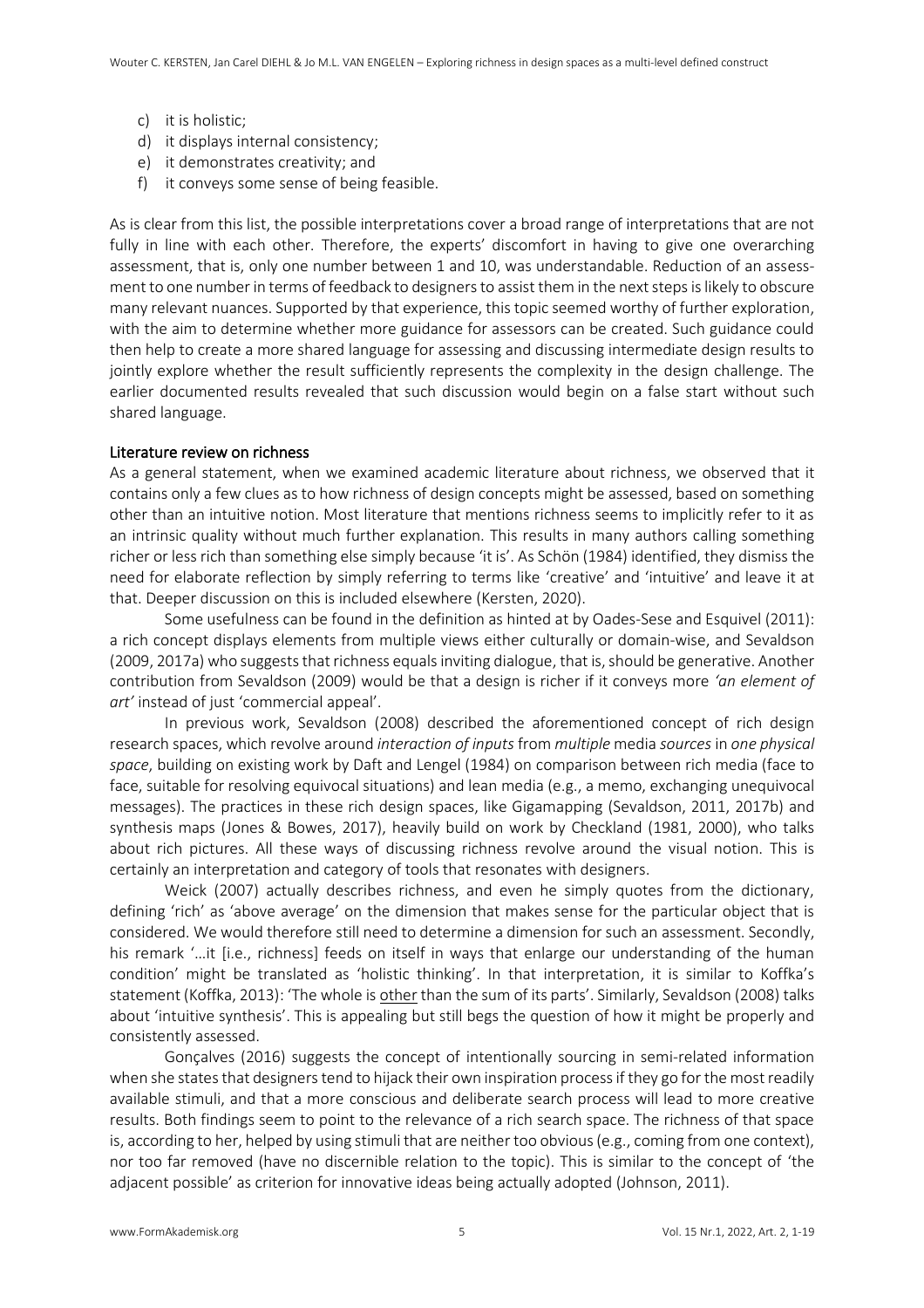Finally, similar to the visual multi-layered design research spaces and gigamaps, in Kratzer et al. (2010), 'richness' is referred to in the context of using a variety of communication channels. The interpretation again seems to be that different communication media can express different types of depth. It is somewhat similar to the one referred to earlier (Daft & Lengel, 1984): e-mail is low on richness, and face-to-face communication scores high on richness because of layering of sensory input like intonation, facial expression, body language, etc. Based on that interpretation of interplay between layers, we might extract as a crucial element of richness that it 'displays connections between elements'. This seems to be in line with the interpretation of 'holistic' above.

#### Conclusion with regards to a working definition

Combining and triangulating the expert input from a previously reported experiment (Kersten et al., 2016) with the literature overview, a three-part definition emerged. To assess the richness of a (tentative) result in the design process, one needs to look at the extent to which it:

- 1) represents multiple views;
- 2) is generative (i.e., opens dialogue instead of closing it);
- 3) refers to a *connection* between elements instead of just elements themselves.

Many authors who have talked about richness do—often implicitly—refer to one or more of these aspects. We aim to explore what added value might be created by making these aspects explicit and considering them in a joint fashion. We expect that added value lies in creating a shared platform for discussion of intermediate design results before deciding to continue with the design process.

To quickly test whether the three-part definition might be workable, we asked the experts from the first experiment to assess two design concepts and now use the three-part working definition to provide assessment scores. They were able to do so and expressed that they felt positive about the possibility of providing a guided, but multi-dimensional assessment. This provided a sufficient basis to continue with a more elaborate test.

# RESEARCH SETTING, DESIGN AND QUESTIONS

#### Setting

To increase the chance that the assessment units vary in richness, we identified two main options: using the same assignment and putting different groups of junior designers to work with different levels of awareness on 'richness' and then assessing and comparing the results, or using one group and giving them a succession of assignments, encouraging different levels of awareness of the concept of richness. In both cases, we were then likely to get results that could be internally compared with one main variable, that is, the conscious level of awareness of richness, while the assignment and the designers remained the same. For practical reasons, we chose the latter.

The whole exercise was an attempt to explore whether what might be called 'soft data' (individual assessment opinions using implicit own definitions) could be turned into 'harder' data, based on explicit provided definitions. These 'harder data' can then be compared and these results can then be more easily used as basis for subsequent qualitative reflection and discussion.

We chose a setting where we had the opportunity to first let the designers experience two comparable cases (C1, C2) in which they were not nudged with regards to the potential relevance of creating a rich design space. Next, they were introduced to a third case (C3) on the same topic, but this time they were nudged about the potential relevance of 'creating a rich design space' to benefit their results, without giving away what 'rich' is or how it might be defined. More importantly, the designers were not even told that there would be an assessment of richness in the first place. By subsequently assessing the results of all cases using the three-part definition, the results could be well compared in terms of their level of richness according to the three-part working definition.

The specific assignment concerned biomass gasifier stoves in an Asian country. The first case (C1) referred to the countryside, a rural context. In the second case (C2), the gasifier was intended to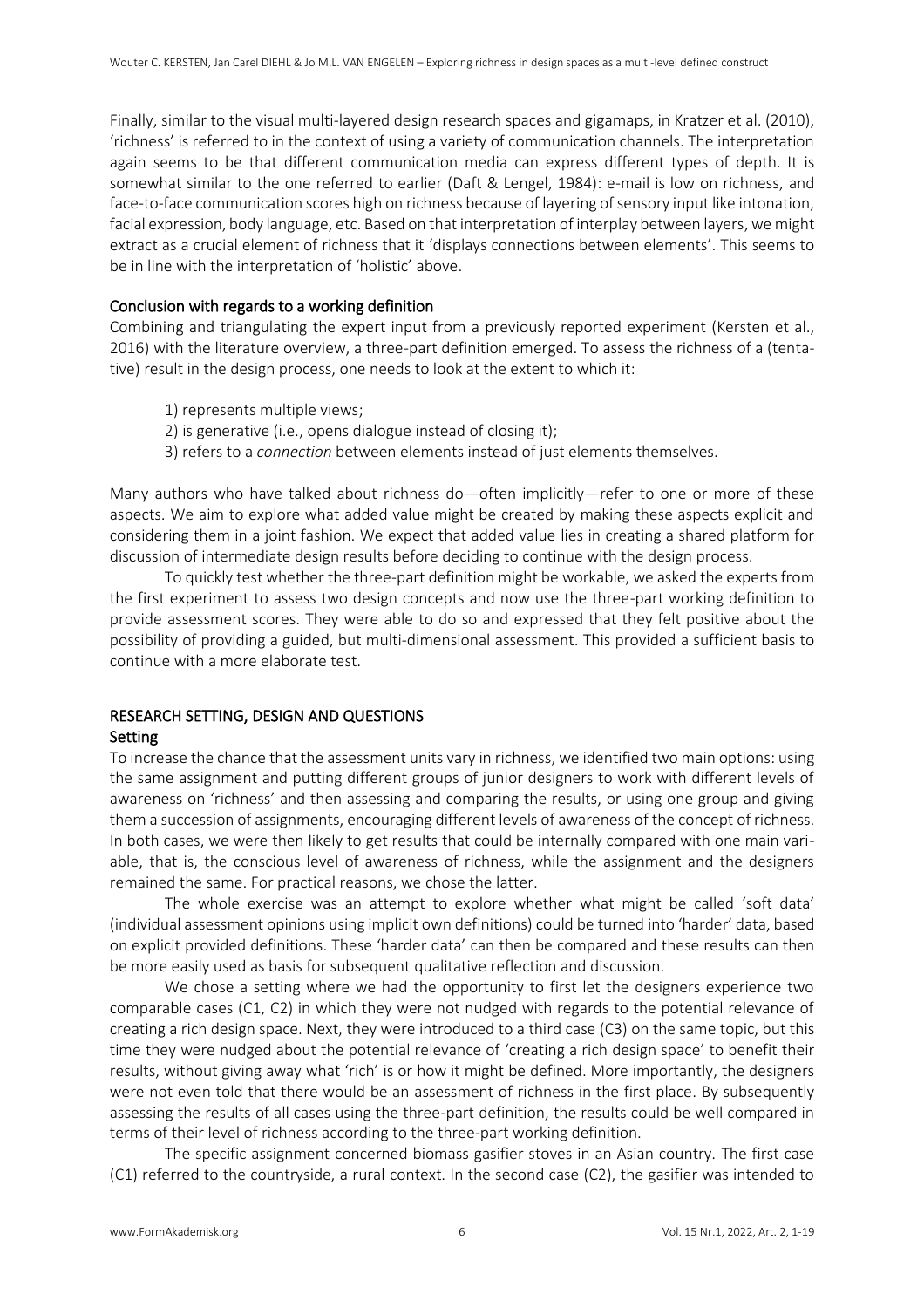be used in an urban context. In the third case (C3) the gasifier was intended to be used in both. Case C3, therefore, represented the more complex real-life situation, compared to the other two. Differences between the cases that were foreseeable included, for example, the main fuel source (wood for rural case, coal for urban case and therefore a mix for the combined case, C3). It is not difficult to see that a stove design optimised for one person's fuel preference is likely to be different than one that needs to be able to work with more fuel sources. Case C3 is more complex than the other two, and therefore is relevant to detecting whether that complexity is being grasped by the designers before they (iteratively) progress to the more resource-intensive stages.

Figure 1 shows some basic differences between the two starting contexts, Rural (C1) and Urban (C2). The names in the bottom-right refer to researchers who collected specific insights in the rural context.



FIGURE 1. Some similarities and differences between the two main contexts.

#### The research design of the detailed test

The assessment unit that we used was twofold: individual 'insights' and 'set of insights'. An insight is more than a fact; it is a deeper understanding of one or more facts combined, a clear or less clear inference from existing evidence (Klein & Jarosz, 2011). By extension, the 'set of insights' that we also used as unit of assessment is the collection of insights that refer to the same case. All sets were related to one specific design challenge. In general, an insight is intuitively richer than a fact. The latter is more 'atomic' and less debatable and therefore a less generative piece of knowledge. Facts are therefore not very useful to assess in terms of richness. Several insights taken together, like the set of insights mentioned above, then in practice feed into directions for design concepts and later towards developed design concepts, like prototypes. Using this type of output as an assessment unit was, however, a step too far for this first exploration and impractical because assessing full design concepts requires a large initial effort in terms of duration of the process and would involve the development of multiple prototypes for comparative assessment. This would have been too costly. The intermediate results of *insights* and their grouping in sets of insights was therefore both a practical and justifiable decision.

We show a few examples to clarify the difference between facts, insights and next steps. All examples are obtained from observations in real-life cases, not hypothetical:

1. Two *observed facts* were that husbands are responsible for the financial decisions in a household, while wives are the ones who mostly use the purchased household items. An insight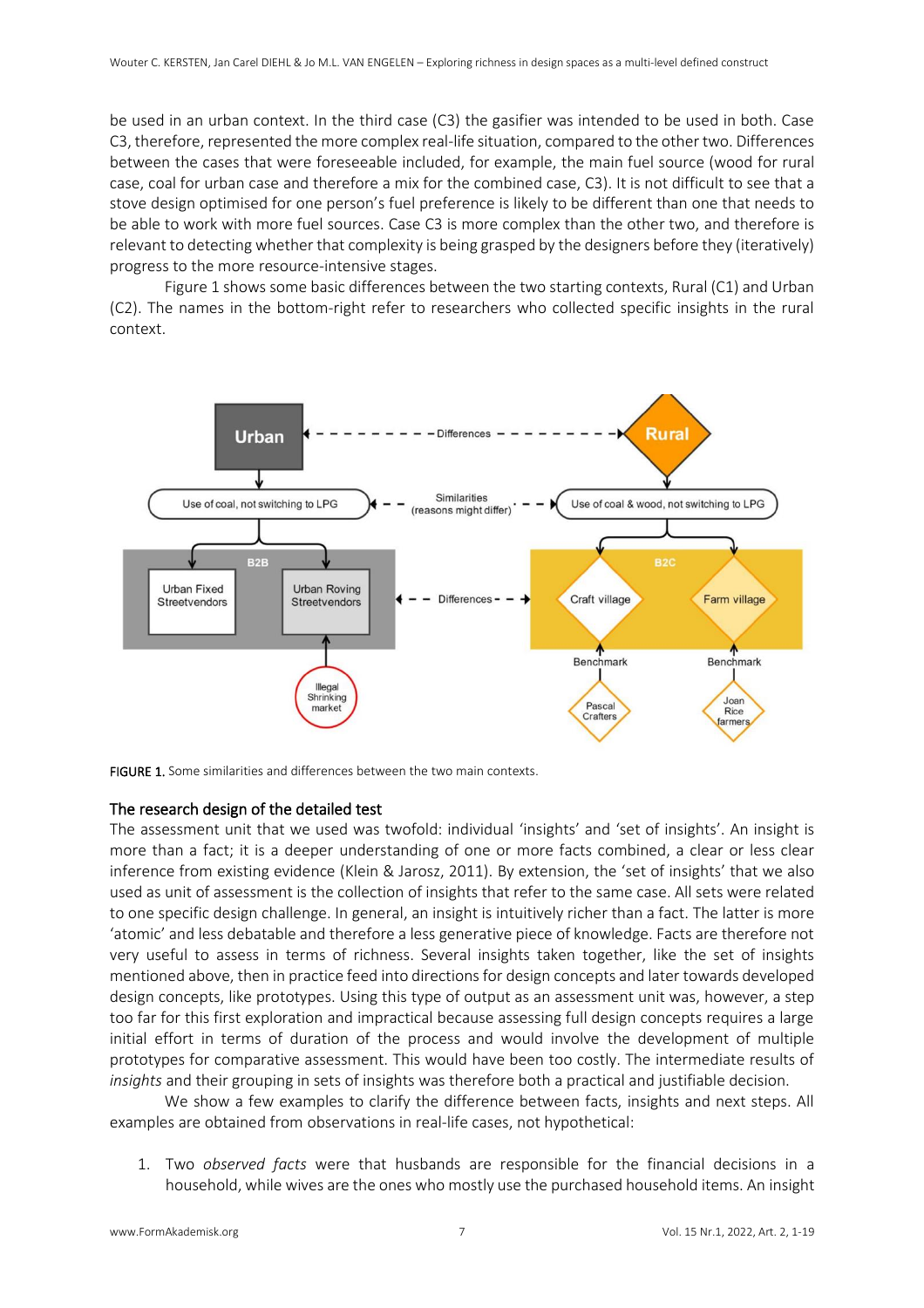(inference) then could be that product features need to appeal both to men in a financial sense and women in terms of features.

- 2. Two *researched facts* might be that a particular age range is the largest demographic segment in a context and this segment is currently hardly represented in the current customer landscape. An insight might then be that this provides much room for market growth, as long as people in this target group feel they are experiencing a problem that the company can solve.
- 3. Both examples show that an insight goes much deeper than a fact while not prescribing specific conclusions yet. Insights, therefore, do not yet necessarily convey specific features of a design concept (direction); they are valuable input for the step to work towards these directions.

The assessors whom we chose were a design team consisting of four Master's (MSc) students (henceforth referred to as 'team') who were executing the assignment under consideration and two detached design experts (referred to as 'DE1' and 'DE2'). Detached means they were not actively involved in the project of the students in any role, but they still had sufficient specific contents knowledge to value the quality (and richness) of the provided insights. They were from the same faculty, but since they had no involvement with the students nor with the principal of the project, were not made aware of the identity of the students and did not have any vested interest in any particular outcome, they could safely be labelled as 'detached' as well as 'experts' for the purpose of this test. None of the assessors has seen the assessment results of the others, so they determined their scores independently.

As mentioned, the assessment units were 'insights', further compiled into 'set of insights', each containing about 10–11 single insights. Two of the four students developed the insights from a rural perspective (resulting in a set of insights labelled as I1); the other two students developed them from an urban perspective (I2). For this step, they were free to use any (design) method they wanted and were free to explore broadly as long as their insights were relevant to their context. Finally, as a team they spent time on creating 'shared insights' (I3) by bringing together their combined intelligence. This is shown visually in Figure 2.



FIGURE 2. Sets of insights 11, 12, 13.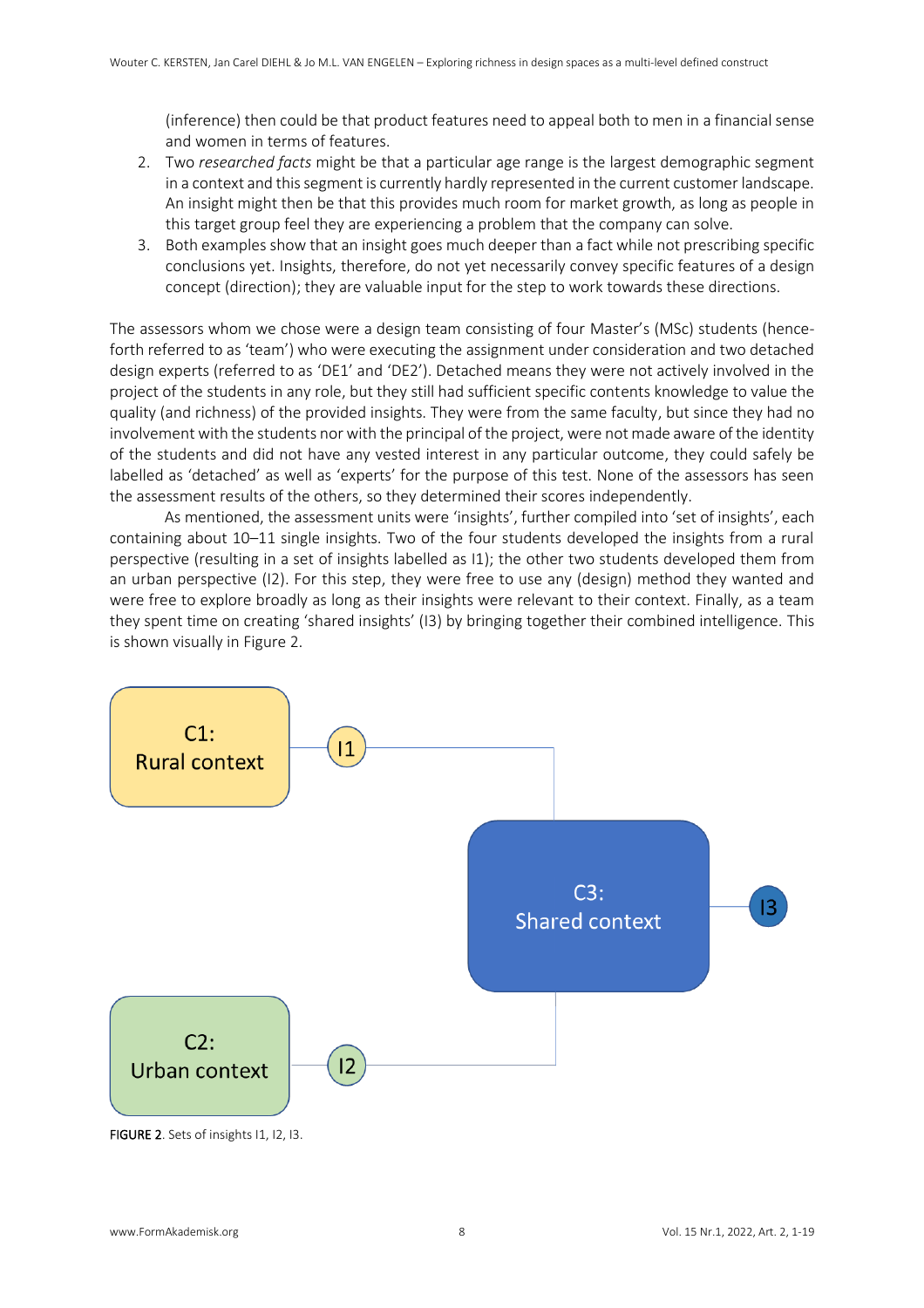Different ways of using the full team's resources to create insights are shown in Figure 3. The option that was used here is the one shown on the far right. Context 1 could be considered the red process, Context 2 the light blue and Context 3 the shared light green space.



FIGURE 3. Using sub-teams to create insights.

For this step, as mentioned above, the team was primed slightly in the sense that it was suggested to them that *combining and working with all of their case-specific knowledge* instead of merely adding up their intelligence (i.e., insights) might have 'rich' results. However, they were not told what rich might mean, as this was for them to discover themselves. The team as a whole could then decide which set of insights they would use to develop the actual gasifier concept since there was only time to do so for one concept. That step is, however, beyond the direct scope of this paper.

Assessment, that is, generating what might be called 'hard data', occurred by letting all assessors (Design team, DE1 and DE2) score each of the three aspects of the working definition (multiple views, generative, representing connections) of each insight on a 1–5 scale, based on the instruction that 1 displays none/very little of this characteristic and 5 displays very much of this characteristic. In total, there were 31 insights to be assessed, times three aspects, creating 93 assessment scores per assessor.

Again, as stated previously, this method of assessment and subsequent presentation of results were not intended to imply any level of statistical significance or even analysis. It is the primary means through which we could explore whether, when given the option, assessors assign different scores to different aspects and different insights. Until now, a notion of richness, when scored, was in practice only captured in one overarching number that averaged out and therefore removed all nuances.

#### Research questions relevant for this test

For now, assuming that 'richness' of the design space is a relevant concept in contemporary design challenges, we explore whether turning it into a defined construct, that is, creating a common language around this concept, can help designers. Based on extensive literature search and interpretation, we therefore developed the three-part working definition as an essential first step to be able to ask the questions: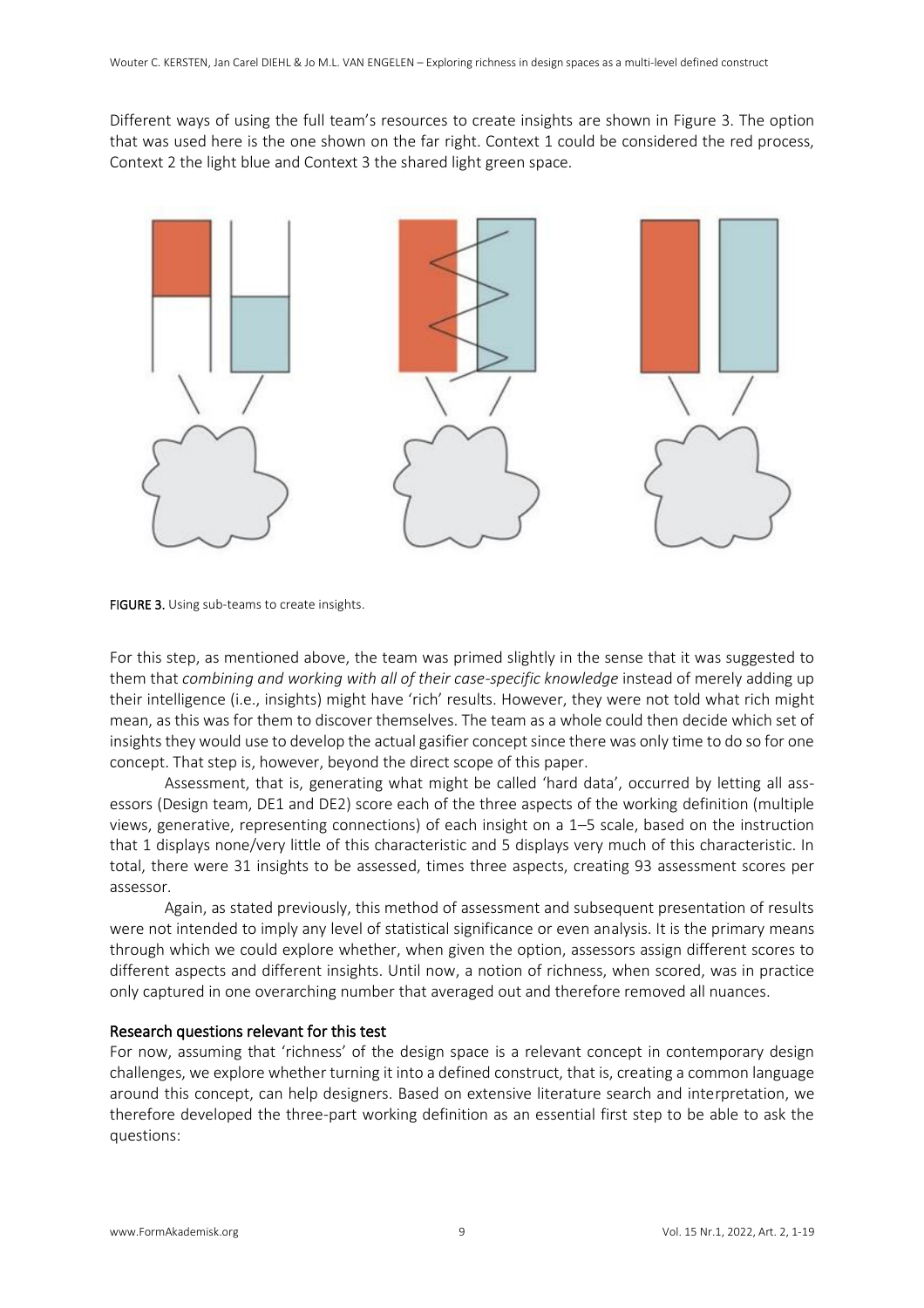*Is this three-part definition workable and does it add value when discussing/comparing/assessing design process results? Subsequently, what can we conclude from these results that is useful for designers, and what do the results add to existing theory on richness in design spaces?*

The goal of answering these questions is achieved by means of assessing and discussing this workability and added value based on the following criteria:

- Workability. Do the results of the assessors point in one direction: Do the different assessments create a pattern or very scattered results? The more scattered the assessment results are, the less workable the definition seems to be as a construct, with the possible conclusionsthat either the working definition does not suffice, or the attempt of defining richness as a defined construct is not useful.
- Completeness of the definition: Based on qualitative reflection, is the current three-part definition good enough or are elements missing or redundant?
- Added value: Consider the horizontal and vertical ranges of assessment scores: when the different elements (parts of the definition) in the same assessed unit are assessed, do we see (large) differences per element (vertical range)? Similarly, when considering the full set of insights, do they receive different assessment scores (horizontal range)? The reason for looking at the assessment results in this way is to identify whether the ranges are small (0–1 points) or not. The smaller these delta ranges are, the more doubtful the added value of providing this level of granularity compared to allowing only one overall score. The larger these ranges, for example, larger than two points, the more valuable it seems for an assessor to have this level of granularity.

#### **FINDINGS**

In this section we refer to the clinical results of the assessments, being the full set of assessment scores by the different assessors of the tentative design process results. These are shown in the Appendix. In this section we share direct observations based on these results. In the Discussion section we interpret these results in light of the research questions.

The results per assessor for all insights, structured into the three sets of insights I1 (Rural), I2 (Urban) and I3 (Shared), can be investigated on the level of individual insights, and more systemically on the level of total set of insights. Besides the individual scores for each insight, the overview also contains the vertical averages (with 1 decimal for better distinction) per insight per assessor, the horizontal averages (also with 1 decimal) for each aspect per set of insights for that assessor, the delta ranges per row (part of the working definition) and column (insight) in each set. This combination of data provides a 'rich' picture that can be used to identify and then discuss non-parametric patterns.

The results in the Appendix can be considered the data that we will now interpret. To assist readers who desire to go into the data in detail, a short 'reading guide' in the form of examples is provided in the Appendix itself.

Looking at all combined assessment results, the following non-parametric patterns are easy to observe:

- 1. When comparing the assessment scores on the same part of the definition and/or same insight across the assessors, on the level of individual insights, an undeniably chaotic picture can be seen. Hardly any insights receive the same score from all assessors. Examples of this are discussed in Section 5. There is no discernible pattern, with the exception of the team of students systematically assigning higher assessment scores than the experts.
- 2. However, when zooming out to the 'set of insights' level (I1, I2, I3), we see one clearly dominant pattern, being that the average assessment scores of the third set of insights I3, Shared insights, is consistently the highest for all assessors (Team, DE1 and DE2). Additionally, the highest assessment scores per set (I1, I2, I3) per assessor are all from set I3. We thus observe that set of insights I3, for which the designers were made more aware about the existence of the notion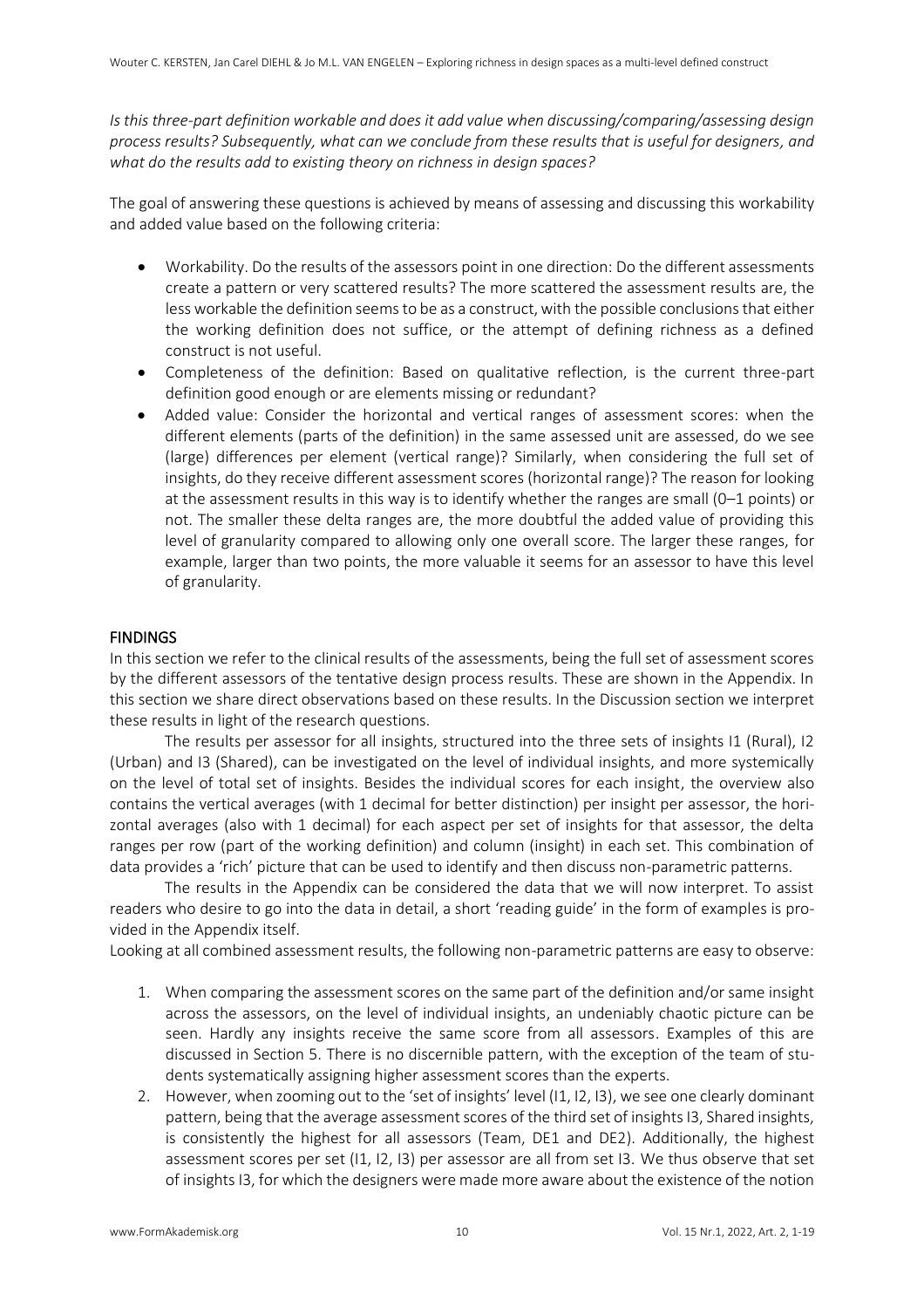of 'richness', was consistently assessed as being richer. This is a relevant result because the designers were not informed how richness might be defined. In other words, they were not primed to an extent that turns this into a suspicious result, but they were primed of something like 'richness' being 'a thing', and apparently this stimulated them to consider their observations and formulations to become richer.

- 3. The delta ranges per set of insights, both vertical and horizontal, are considerable, indicating differences between the different assessors on the level of individual insights. The theoretical range goes from 0 (no difference) to 4 (maximal difference) and quick inspection reveals that most *average* delta ranges hover around 2.0.
- 4. When looking at the maximal differences, these are—by definition—even larger: the difference between the lowest and highest scores per assessor per insight (vertical delta range) are between 2 and more than 3 (out of a maximum of 4). Differences between the lowest and highest score for an aspect for all insights (horizontal delta range) within any set (I1, I2, I3) show a similar picture.
- 5. In practical terms, all of this means that within the assessment unit of 'set of insights', the same assessors scored different aspects (parts of the working definition) of the same insight quite differently, as well as the different insights for the same aspect. In short, when given the possibility to distinguish different parts of the assessment unit, assessors do use this opportunity. In this test, they had the opportunity to distinguish between the different insights, and between different aspects of insights, that is, the three parts of the working definition. This allowed distinctions resulting in a much more diverse set of scores than what would have been possible by simply assigning one number. This observation is far from trivial when interpreting the results and might be considered the main justification for why the presentation of the findings had to be done in this way and not in a simplified way, for example, by merely presenting one single assessment score per assessor. In the way the data are currently presented, they are comparable on different levels and thereby much more informative for producing an extensive and, one might even, say 'rich' analysis of these results.

#### DISCUSSION: INTERPRETING THE RESULTS IN LIGHT OF THE RESEARCH QUESTIONS

In this section we discuss the findings as seen through the lens of the research questions and highlight some limitations of this specific test set-up.

#### Workability and added value

In relation to the first part of the research question at the end of the third section, is the definition workable in the sense of providing a meaningful result? When examining the level of set of insights, the answer is affirmative: one clear dominant pattern can be found. On the level of individual insights, the opposite is the case: no clear pattern was present. We argue that the former level is the most relevant one because ultimately it is the whole that we want to draw conclusions about, and not individual elements (insights). It is very noteworthy that this is fully consistent with the essence of complexity and systemic thinking: patterns and connections that represent a complex system need to be considered not on the level of individual data points, in this case all the assessment scores of individual insights, but on sets of data points, in this case the overall results for sets of insights.

With regards to the second part, is the working definition complete? In informal reflections with the designers and the experts, the question of whether the working definition covers what they consider to be relevant or whether elements are emphasised too much, or missing, resulted in replies that implied that this working definition 'covers the bases'. In particular, the emphasis on valuing connections instead of singular elements in a design result, even an intermediate one, was considered to be very positive.

In relation to the third part of the research question, whether a defined multi-level construct *adds value*, the question is in fact whether the possibility to specifically assess aspects (parts of a definition) and then compare the results adds something to a discussion about (tentative) design results.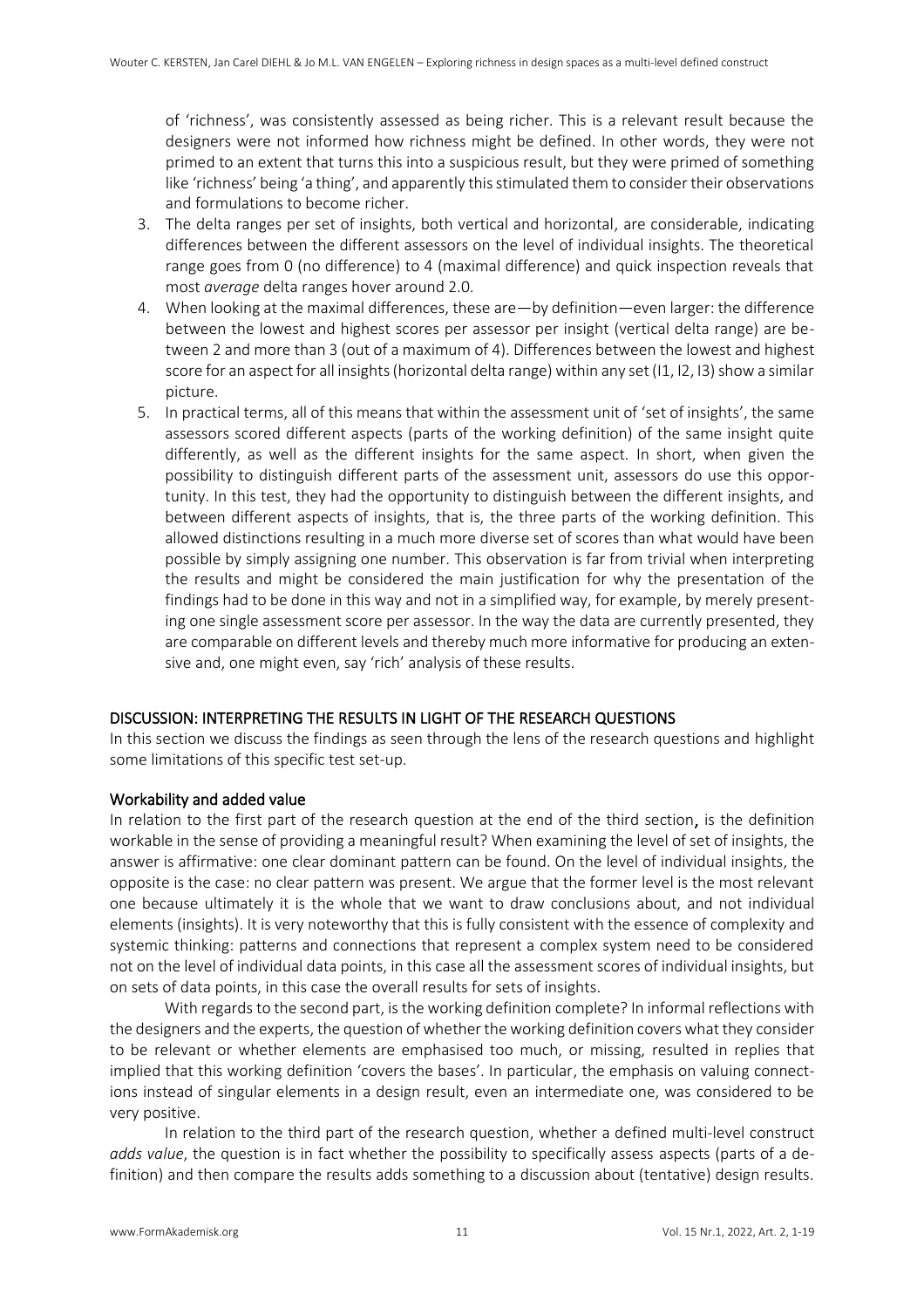Based on the results that were shown, and ensuing brief discussion with all assessors, it became clear that when using a shared definition that does allow room for nuance because it considers three aspects and allows zooming in on the insight level as well as considers the total result for the entire set of insights, the assessment discussion itself becomes much richer. Even though the results on the level of individual insights (the individual data points) are chaotic, the pattern on the more 'systemic' level (sets of insights) is clear. This provides a common frame of reference to base the next parts of the design process on. Even if there are differences of opinion, these can now also be identified and articulated more clearly because of the common language. For example, the results might score high on being generative but much less high on referring to connections Then, it is clear what the discussion with and between designers can focus on. This would not be the case if the only way to express the richness was one single score or qualitative assessment. This more elaborate assessment toolbox and associated language facilitate choices, decisions and direction of the next steps in the design process. The question of what this deeper insight into and common language for richness adds to designers in terms of their final results is the next one to address.

In relation to the question of what these results add in practice for designers and current thinking and literature, we note the following. As stated, the intention was to explore whether making richness more explicit (and therefore less ambiguous) might have a positive effect on quality of design results. Beyond mapping, visually or otherwise, through the richness itself, when using the defined construct option, we can also achieve an enhanced shared understanding of what the map means. The activity of creating a rich set of shared insights can surely be seen as example of what Checkland (1981) and Lewis (1992) call 'appreciating the complexity of the situation', and keeps in mind their warning not to obsess with creating a visualisation as proof of that understanding. Creating the actual contents version of that understanding also makes much sense in that perspective. This is similar to the GiGAmaps (Sevaldson, 2011, 2017, 2017b) and synthesis maps (Jones & Bowes, 2017), which are a visual representation of the richness of a conceptual design space. By using a common language to talk about these maps, discussion is likely to create an even better shared understanding of them. In summary, the multilevel defined construct complements and strengthens the visual notions of richness that come more naturally to designers.

#### Limitations

What are limitations of this particular study? We briefly discuss the two main ones. Firstly, the findings mostly hinge on one case with three assessors. Obviously, the generalisability of this case is not yet high. However, as a first step to explore whether this is a fruitful way forward, it suffices. The total number of data points is close to 300 (3 \* 93). This is by no means intended to give the impression of statistical significance, but it provides a firmer basis for conclusions than if only overall scores, that is, one score per set of insights, would have been provided.

Secondly, the level of design outcomes that was assessed was the level of insights. Insights is not a very common level of assessment, and insights are not yet design concepts or prototypes, so what does this experiment say about the quality of the concepts? This has been assessed informally, but left out of this paper in order to maintain focus. In practical terms, developing full-fledged concepts from all three cases would have involved much extra work, for which insufficient resources were available. This suggests the relevance of one obvious next step, that is, to design and find resources for a full chain of activities, up to the prototype level, so results can be compared on that level as well. This includes exploring whether richer insights also lead to richer, higher-quality prototypes. In Figure 4, a rough setup is shown for such a test where not just sets of insights (I1, I2, I3) would be rated but also the quality of the design concepts (DC1, 2, 3).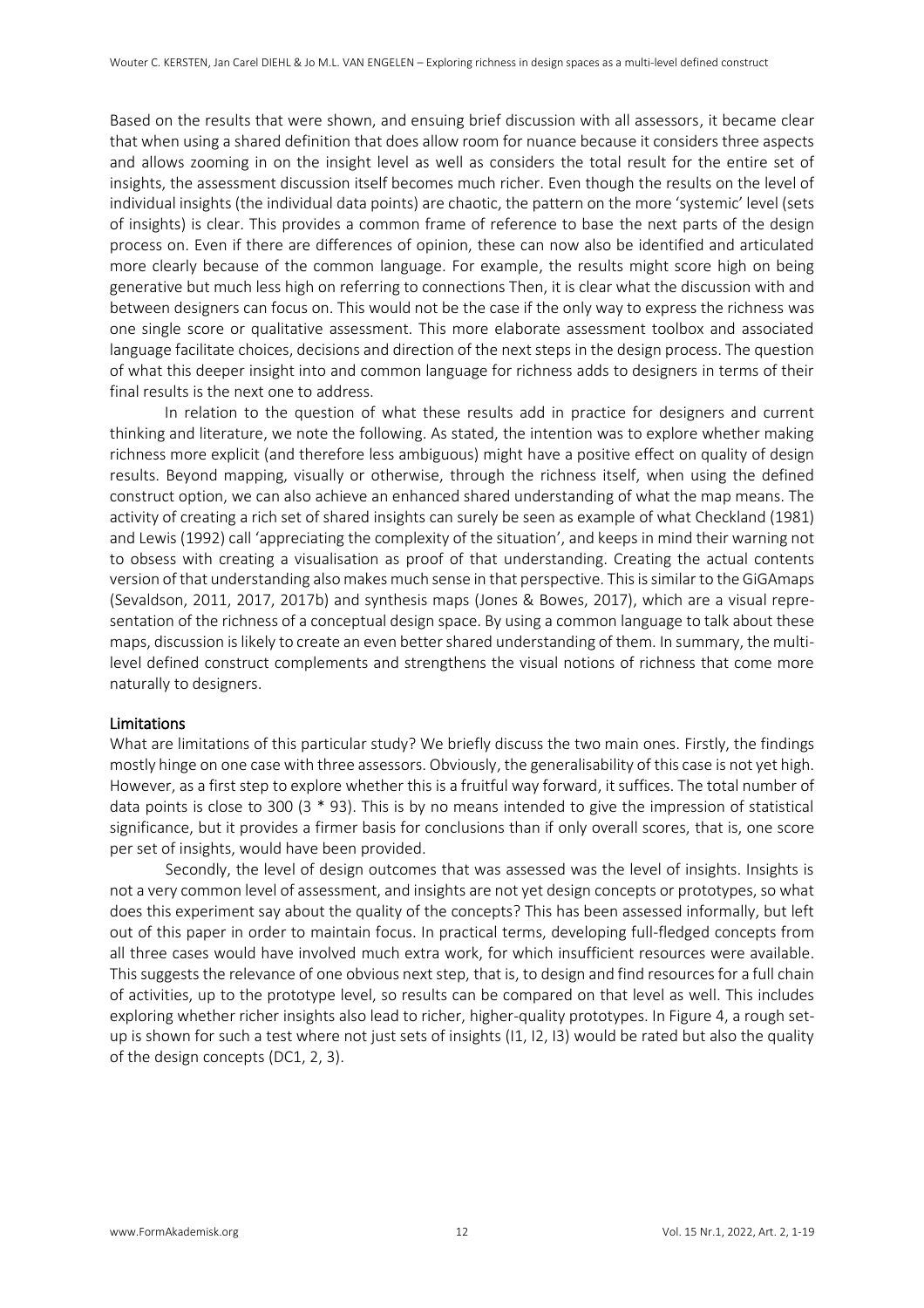

FIGURE 4. Rating richness of insights vs quality of design concepts.

This is not essential for this paper, but mainly to provide some concrete idea of how the design concept DC3 was turned into a prototype, and hereby a representative visual of this so-called slow cooker.



FIGURE 5. Actual end result of the design process.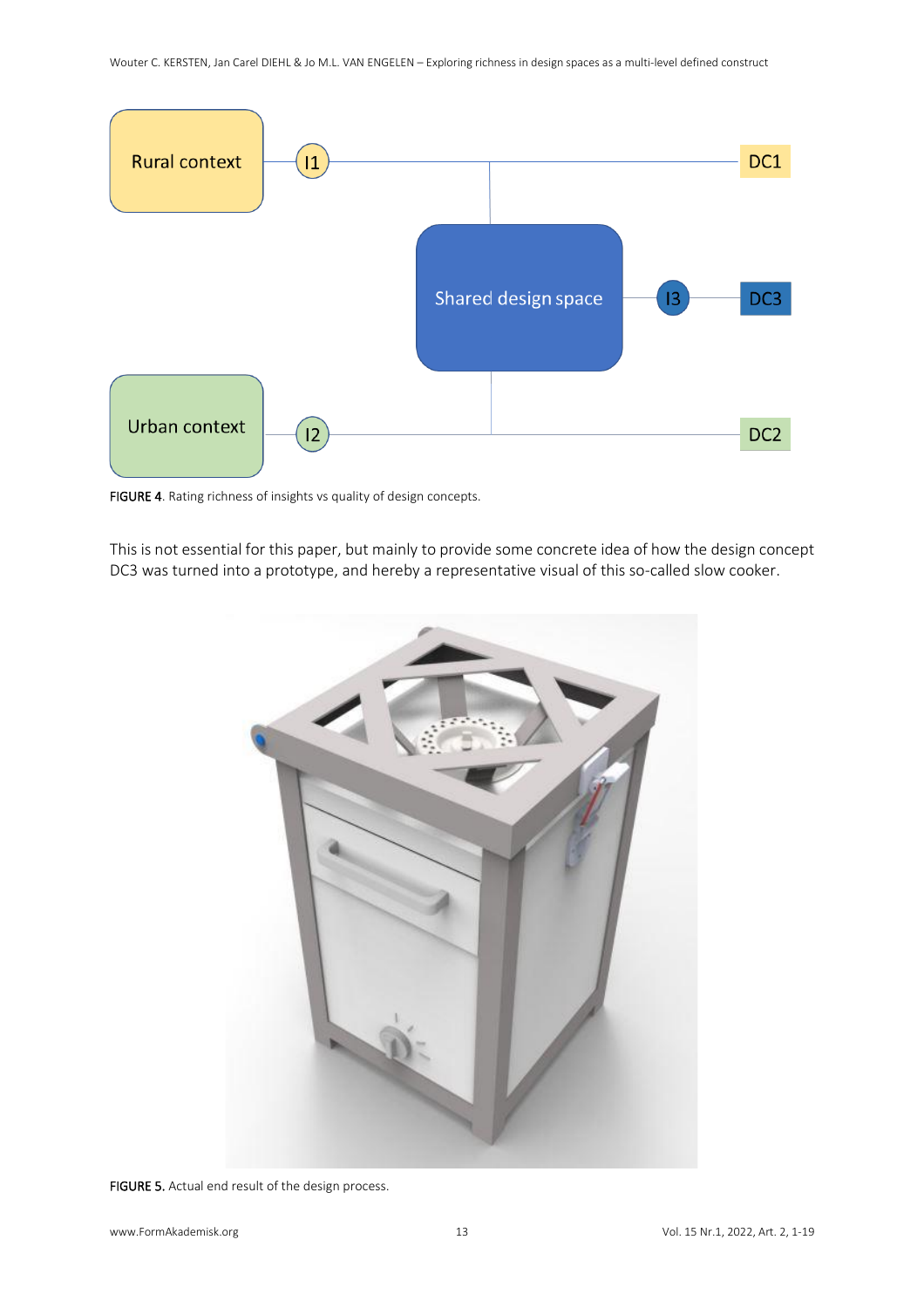#### CONCLUSIONS AND SUGGESTED NEXT STEPS

The aims of the exploration were to gain more insights into 1. whether introducing richness as a multilevel defined construct can work at all and 2. whether it adds value to designers. Building on the discussion above, we argue that the former is for now answered affirmatively if one looks at a more systemic level, in this case, set of insights as opposed to individual insights. Interestingly and very promisingly, this—at first sight ambiguous—result rather is in fact a perfect reflection of the statement 'observing emerging higher-level order out of lower-level chaos' that is so central to complexity (Johnson, 2002; Stacey, 1996). Furthermore, it corresponds with the notion of emergent properties (Moon & LaRock, 2017), that is, a property on the system level is more than the sum of its parts.

What this means in terms of the second aim, the added value for designers, depends on the attitude of the person asking the question. The more fine grained the overview of the richness 'performance' of an intermediate design result, the more fuel for discussion is provided, and thereby input for dialogue between designers and with non-designers. This is true even if intermediate design results (like sets of insights) are not scored; simply discussing intermediate results based on the shared three-part working definition is already likely to create more useful, specific input for decisions of whether to move back in the design process or, more confidently and in a more informed way, move forward. As stated in the introduction, by having this shared language as a basis, designers can detect early on and with some level of confidence whether their results display a satisfactory level of 'richness'. If not, in light of recognising that they are dealing with a complex design challenge, this might be considered as an explicit sign to turn back to previous steps in the process before moving forward to producing the final design process results. Without having a shared language, such discussions and therefore decisions in practice can occur but there is no objective basis on which to do so.

What could be next steps in terms of research? The following suggestions come to mind:

- After this successful step, the working definition might be tried out in more settings, possibly varying the number of assessors and types of cases. Replicating the test might provide a more thorough picture of the added value. Varying the types of assessors might reflect the ambition to feed a generative dialogue, particularly with non-designers.
- From the reflection by the assessors, we derive that the current working definition resonates sufficiently with expert designers. To further enrich the definition of richness, we might take the discussion outside of the design domain, as the previous point also hinted at. Inviting nondesigners to reflect on the definition might provide new insights. If this reflection resulted in a modification, the workability would need to be tested again before being used in practice.
- Another line of development is to change implicit awareness to more explicit awareness. The current test revealed that even a limited higher a-priori awareness of the *notion of richness* had a positive effect on the richness of the insights. Next, tests could explore whether *knowing* the multi-level definition influences the assessed richness compared to the situation where designers have no or only fleeting notions of the definition.
- Finally, tests can be set up that explore whether high scores on richness of intermediate design results indeed are the preamble to final higher quality design *results*. These results can be prototypes or design concepts as suggested before (Figure 4).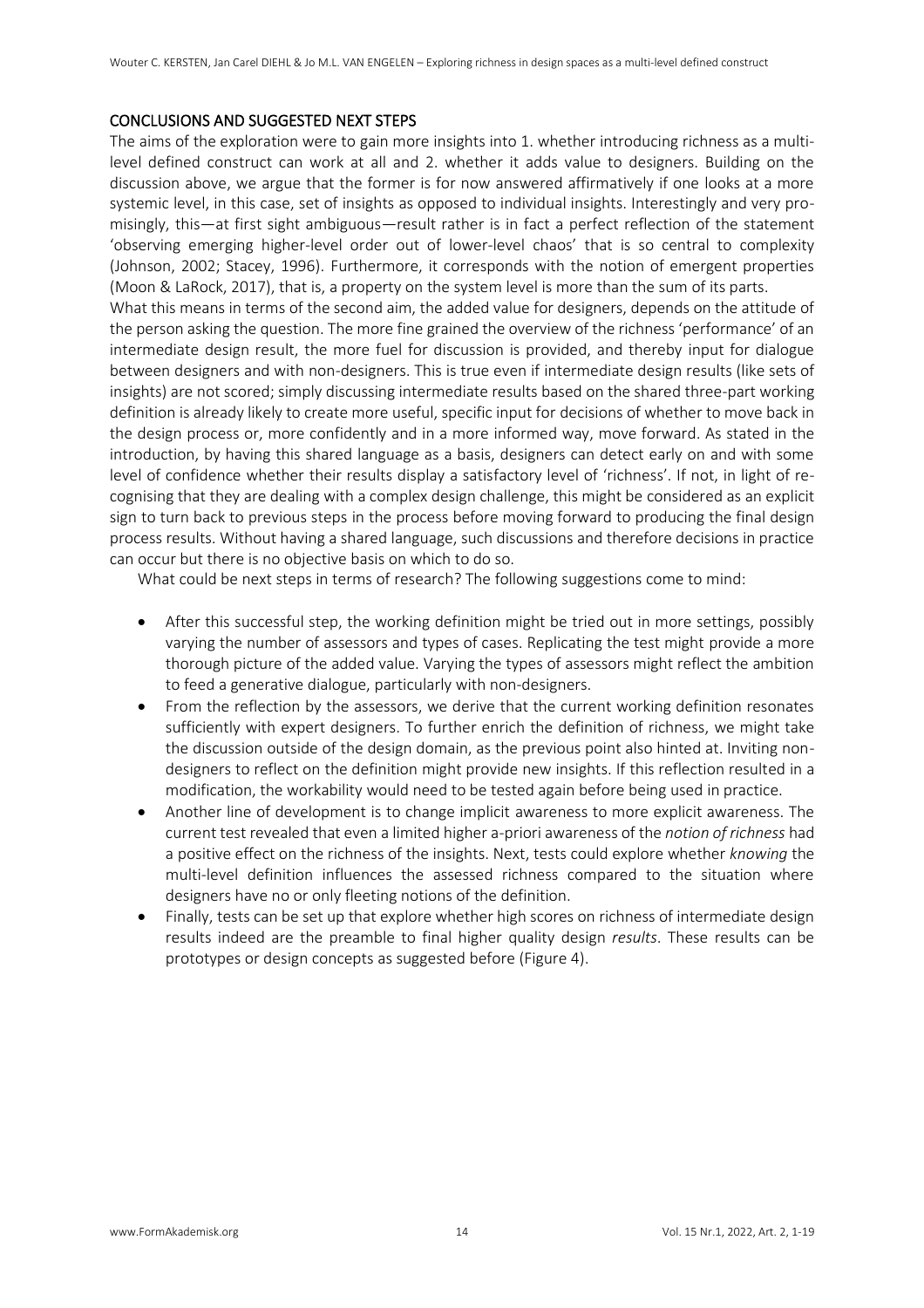#### APPENDIX: ASSESSMENT SCORES

The tables in this Appendix show the assessment scores by all assessors (Team, DE1, DE2). To facilitate the reader's interpretation of the table we provide a few arbitrary examples:

- To know how Team assessed the first of the Rural insights look at column #1 of set (I1) of the uppermost table and observe that Team scored 2, 4, 4 for the respective aspects.
- When we want to know how the other assessors scored this insight, we look at column #1 of set I1 and observe scores of 1, 3, 3 by DE1 and 2, 4, 2 by DE2.
- When we want to know the average scores for insight 5 of set I2 for all assessors, we observe a score of 2.0 (team), 2.3 (DE1) and 3.0 (DE2) respectively.

| Scores for set Rural Insights (I1)             |                |                |                |                         |                |                |                |                |                |                |                |              |            |
|------------------------------------------------|----------------|----------------|----------------|-------------------------|----------------|----------------|----------------|----------------|----------------|----------------|----------------|--------------|------------|
| <b>BASIS FOR SCORE</b>                         | $\mathbf 1$    | $\overline{2}$ | 3              | $\overline{4}$          | 5              | 6              | $\overline{7}$ | 8              | 9              | 10             |                | <b>TOTAL</b> | <b>AVG</b> |
| Representing multiple views                    | $\overline{2}$ | 3              | $\overline{2}$ | $\mathbf{1}$            | 3              | $\overline{4}$ | $\overline{4}$ | 3              | 5              | 3              |                | 30           | 3.0        |
| Be generative (open dialogue iso<br>closing)   | $\overline{4}$ | $\overline{2}$ | $\overline{4}$ | $\overline{2}$          | $\overline{4}$ | $\overline{4}$ | 5              | 3              | $\overline{4}$ | $\overline{4}$ |                | 36           | 3.6        |
| Refer to<br>connections<br>between<br>elements | $\overline{4}$ | $\overline{3}$ | $\overline{2}$ | $\mathbf{1}$            | 3              | 3              | $\overline{2}$ | $\mathbf{1}$   | $\mathbf{1}$   | $\overline{2}$ |                | 22           | 2.2        |
| Total                                          | 10             | 8              | 8              | 4                       | 10             | 11             | 11             | $\overline{7}$ | 10             | 9              |                | 88           | 8.8        |
| Average (Avg)                                  | 3.3            | 2.7            | 2.7            | 1.3                     | 3.3            | 3.7            | 3.7            | 2.3            | 3.3            | $\overline{3}$ |                |              | 2.9        |
| Delta Range                                    | $\overline{2}$ | $\mathbf{1}$   | $\overline{2}$ | $\mathbf{1}$            | $\mathbf{1}$   | $\mathbf{1}$   | 3              | $\overline{2}$ | 4              | $\overline{2}$ |                |              | 1.9        |
| Scores for set Urban insights (I2)             |                |                |                |                         |                |                |                |                |                |                |                |              |            |
| <b>BASIS FOR SCORE</b>                         | $\mathbf 1$    | $\overline{2}$ | 3              | $\overline{\mathbf{4}}$ | 5              | 6              | $\overline{7}$ | 8              | 9              | 10             |                | <b>TOTAL</b> | AVG        |
| Representing multiple views                    | $\overline{2}$ | $\overline{4}$ | 3              | 5                       | $\overline{2}$ | 5              | $\overline{2}$ | 5              | $\overline{3}$ | $\overline{3}$ |                | 34           | 3.4        |
| Be generative (open dialogue iso<br>closing)   | 5              | $\overline{4}$ | 3              | 4                       | $\overline{3}$ | 4              | $\overline{3}$ | 5              | $\overline{4}$ | $\overline{4}$ |                | 39           | 3.9        |
| Refer to<br>connections<br>between<br>elements | $\mathbf{3}$   | $\overline{4}$ | $\overline{2}$ | $\overline{2}$          | $\mathbf{1}$   | $\overline{2}$ | $\mathbf{1}$   | $\overline{2}$ | $\overline{2}$ | $\overline{2}$ |                | 21           | 2.1        |
| Total                                          | 10             | 12             | 8              | 11                      | 6              | 11             | 6              | 12             | 9              | 9              |                | 94           | 9.4        |
| Average (Avg)                                  | 3.3            | 4.0            | 2.7            | 3.7                     | 2.0            | 3.7            | 2.0            | 4.0            | 3.0            | 3.0            |                |              | 3.1        |
| Delta Range                                    | $\mathbf{3}$   | $\mathbf{0}$   | $\mathbf{1}$   | $\overline{3}$          | $\overline{2}$ | 3              | $\overline{2}$ | $\overline{3}$ | $\overline{2}$ | $\overline{2}$ |                |              | 2.1        |
| Score for set Shared insights (I3)             |                |                |                |                         |                |                |                |                |                |                |                |              |            |
| <b>BASIS FOR SCORE</b>                         | $\mathbf 1$    | $\overline{2}$ | 3              | $\overline{\mathbf{4}}$ | 5              | 6              | $\overline{7}$ | 8              | 9              | 10             | 11             | <b>TOTAL</b> | <b>AVG</b> |
| Representing multiple views                    | $\overline{4}$ | 5              | $\overline{4}$ | 4                       | $\overline{4}$ | $\overline{4}$ | $\overline{4}$ | $\overline{4}$ | 4              | $\overline{2}$ | $\overline{2}$ | 41           | 3.7        |
| Be generative (open dialogue iso<br>closing)   | $\mathbf{3}$   | $\overline{4}$ | 3              | 4                       | 5              | 3              | $\overline{4}$ | 5              | 5              | 5              | $\overline{3}$ | 44           | 4.0        |
| Refer to connections between<br>elements       | 4              | 4              | 2              | 2                       | 4              | 2              | 3              | 5              | 5              | 3              | 2              | 36           | 3.3        |
| Total                                          | 11             | 13             | 9              | 10                      | 13             | 9              | 11             | 14             | 14             | 10             | $7^{\circ}$    | 121          | 11.0       |
| Average (Avg)                                  | 3.7            | 4.3            | 3.0            | 3.3                     | 4.3            | 3.0            | 3.7            | 4.7            | 4.7            | 3.3            | 2.3            |              | 3.7        |
| Delta Range                                    | $\,1$          | $\mathbf{1}$   | $\overline{2}$ | $\overline{2}$          | $\mathbf{1}$   | $\overline{2}$ | $\,1\,$        | $\,1\,$        | $\,1$          | $\overline{3}$ | $\,1$          |              | $1.5\,$    |

#### Richness Scores by the design team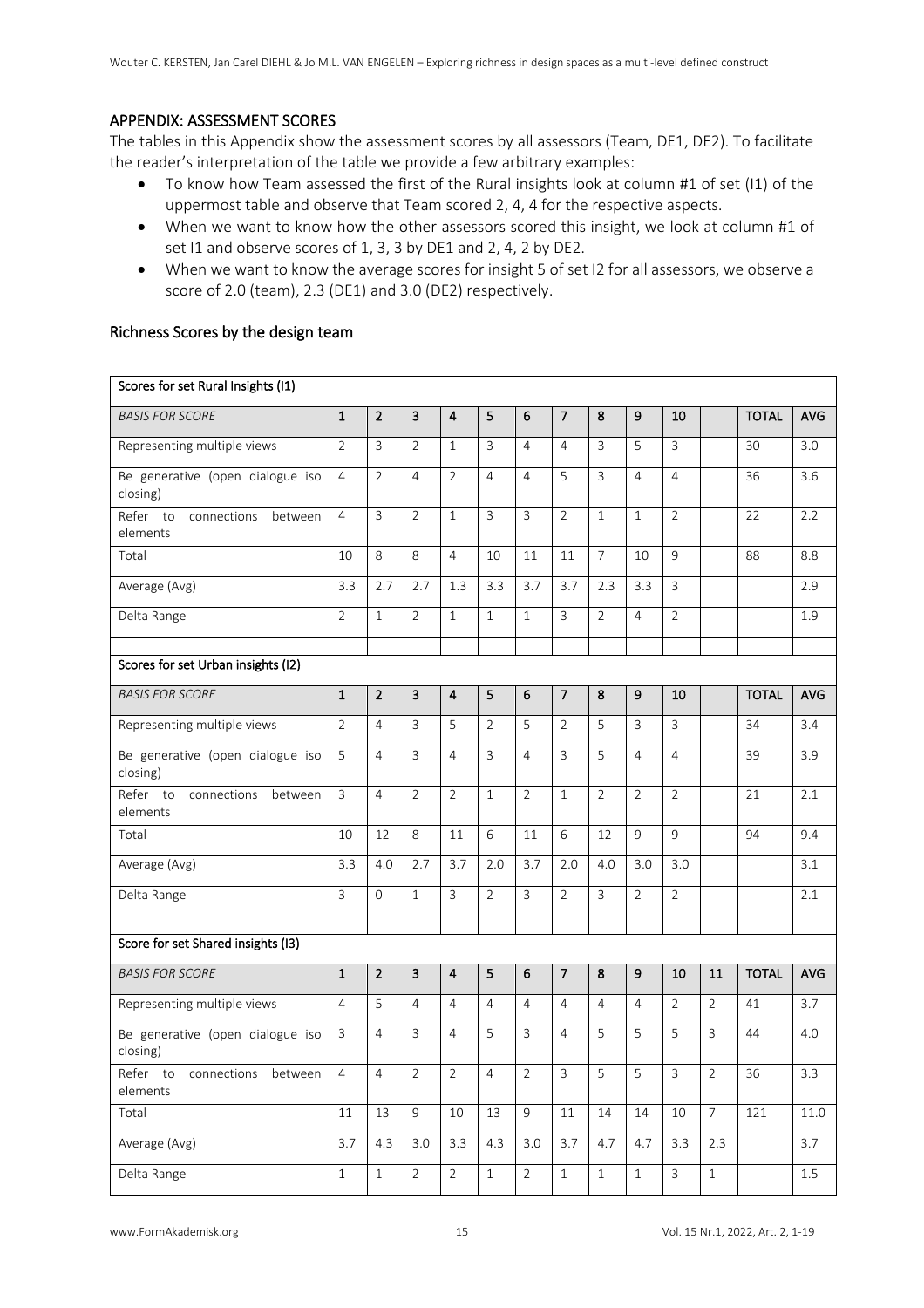### Richness Scores by detached Design Expert 1 (DE1)

| Scores for set Rural Insights (I1)                |                |                 |                         |                         |                |                |                |                     |                     |                |                |              |            |
|---------------------------------------------------|----------------|-----------------|-------------------------|-------------------------|----------------|----------------|----------------|---------------------|---------------------|----------------|----------------|--------------|------------|
| <b>BASIS FOR SCORE</b>                            | $\mathbf 1$    | $\overline{2}$  | 3                       | $\overline{4}$          | 5              | 6              | $\overline{7}$ | 8                   | 9                   | 10             |                | <b>TOTAL</b> | <b>AVG</b> |
| Representing multiple views                       | $1\,$          | $\overline{4}$  | $\mathbf{1}$            | $\mathbf{1}$            | $\overline{3}$ | $\overline{2}$ | $\overline{3}$ | $\overline{2}$      | $\overline{2}$      | $\overline{4}$ |                | 23           | 2.3        |
| Be generative (open dialogue iso<br>closing)      | $\overline{3}$ | $\overline{4}$  | $\overline{3}$          | $\mathbf{1}$            | $\overline{2}$ | $\mathbf{1}$   | $\overline{3}$ | $\mathbf{1}$        | $\mathbf{1}$        | $\overline{3}$ |                | 22           | 2.2        |
| Refer to<br>connections<br>between<br>elements    | $\overline{3}$ | $\overline{3}$  | $\mathbf{1}$            | $\mathbf{1}$            | $\overline{4}$ | $\overline{3}$ | $\overline{4}$ | $\mathbf{1}$        | $\overline{2}$      | $\overline{3}$ |                | 25           | 2.5        |
| Total                                             | $\overline{7}$ | 11              | 5                       | 3                       | 9              | 6              | 10             | $\overline{4}$      | 5                   | 10             |                | 70           | 7.0        |
| Average (Avg)                                     | 2.3            | 3.7             | 2.7                     | 1.0                     | 3.0            | 2.0            | 3.3            | 1.3                 | 1.7                 | 3.3            |                |              | 2.3        |
| Delta Range                                       | $\overline{2}$ | $\mathbf{1}$    | $\overline{2}$          | $\Omega$                | $\overline{2}$ | $\overline{2}$ | $\mathbf{1}$   | $\mathbf{1}$        | $\mathbf{1}$        | $\mathbf{1}$   |                |              | 1.3        |
| Scores for set Urban insights (I2)                |                |                 |                         |                         |                |                |                |                     |                     |                |                |              |            |
| <b>BASIS FOR SCORE</b>                            | $\mathbf{1}$   | $\overline{2}$  | 3                       | $\overline{\mathbf{4}}$ | 5              | 6              | $\overline{7}$ | 8                   | 9                   | 10             |                | <b>TOTAL</b> | <b>AVG</b> |
| Representing multiple views                       | $\overline{3}$ | $\mathbf{3}$    | $\mathbf{1}$            | $\mathbf{1}$            | $\mathbf{1}$   | $\mathbf{1}$   | $\mathbf{1}$   | $\overline{2}$      | $\mathbf{1}$        | $1\,$          |                | 15           | 1.5        |
| Be generative (open dialogue iso                  | $\overline{4}$ | 5               | $\mathbf{1}$            | 3                       | $\mathbf{1}$   | $\mathbf{1}$   | $\mathbf{1}$   | 3                   | $\mathbf{1}$        | $\mathbf{1}$   |                | 21           | 2.1        |
| closing)                                          |                |                 |                         |                         |                |                |                |                     |                     |                |                |              |            |
| Refer<br>connections<br>to<br>between<br>elements | $\overline{3}$ | $\overline{3}$  | $\mathbf{1}$            | $\mathbf{1}$            | 5              | $\mathbf{1}$   | $\mathbf{1}$   | $\overline{2}$      | $\mathbf{1}$        | $1\,$          |                | 19           | 1.8        |
| Total                                             | 10             | 11              | $\overline{3}$          | 5                       | $\overline{7}$ | $\overline{3}$ | $\overline{3}$ | $\overline{7}$      | $\overline{3}$      | $\overline{3}$ |                | 55           | 5.5        |
| Average (Avg)                                     | 3.3            | 3.7             | 1.0                     | 1.7                     | 2.3            | 1.0            | 1.0            | 2.3                 | 1.0                 | 1.0            |                |              | 1.8        |
| Delta Range                                       | $\mathbf{1}$   | $\overline{2}$  | $\Omega$                | $\overline{2}$          | $\overline{4}$ | $\Omega$       | $\Omega$       | $\mathbf{1}$        | $\Omega$            | $\mathbf{O}$   |                |              | 1.0        |
| Scores for set Shared insights (I3)               |                |                 |                         |                         |                |                |                |                     |                     |                |                |              |            |
| <b>BASIS FOR SCORE</b>                            | $\mathbf{1}$   | $\overline{2}$  | $\overline{\mathbf{3}}$ | $\overline{\mathbf{4}}$ | 5              | 6              | $\overline{7}$ | 8                   | 9                   | 10             | 11             | <b>TOTAL</b> | <b>AVG</b> |
| Representing multiple views                       | $\overline{2}$ | $\overline{2}$  | 3                       | $\overline{4}$          | $\mathbf{1}$   | $\overline{2}$ | 3              | 5                   | $\overline{4}$      | $\overline{2}$ | 5              | 33           | 3.0        |
| Be generative (open dialogue iso<br>closing)      | $\overline{4}$ | $\overline{4}$  | 5                       | $\overline{4}$          | $\mathbf{1}$   | $\overline{2}$ | 5              | 5                   | $\overline{4}$      | 5              | 5              | 44           | 4.4        |
| Refer to connections between<br>elements          | $\overline{2}$ | $1\,$           | $\overline{4}$          | $\overline{2}$          | $\mathsf 3$    | $\overline{4}$ | 4              | 5                   | $\overline{4}$      | $\,1$          | $\mathsf{3}$   | 33           | 3.3        |
| Total                                             | $\infty$       | $7\overline{ }$ | 12                      | 10                      | 5              | 8              | 12             | 15                  | 12                  | 8              | 13             | 110          | 10.0       |
| Average (Avg)                                     | 2.7            | 2.3             | 4.0                     | 3.3                     | 1.7            | 2.7            | 4.0            | 5.0                 | 4.0                 | 2.7            | 4.3            |              | 3.3        |
| Delta Range                                       | $\overline{2}$ | $\overline{3}$  | $\overline{2}$          | $\overline{2}$          | $\overline{2}$ | $\overline{2}$ | $\overline{2}$ | $\mathsf{O}\xspace$ | $\mathsf{O}\xspace$ | $\overline{4}$ | $\overline{2}$ |              | 1.9        |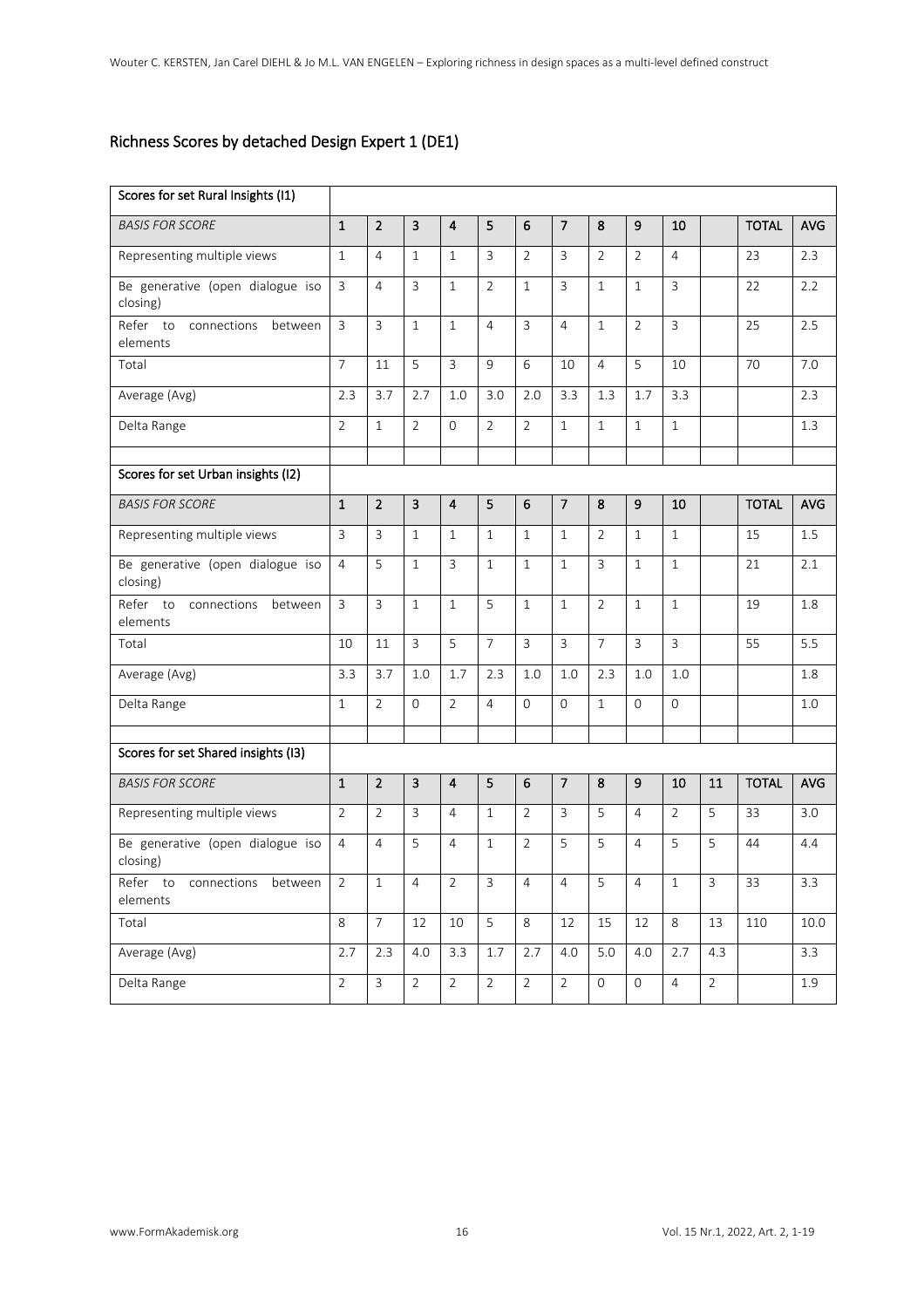## Richness Scores by detached Design Expert 2 (DE2)

| Scores for set Rural Insights (I1)             |                |                |                |                         |                |                |                |                |                  |                |                |              |            |
|------------------------------------------------|----------------|----------------|----------------|-------------------------|----------------|----------------|----------------|----------------|------------------|----------------|----------------|--------------|------------|
| <b>BASIS FOR SCORE</b>                         | $\mathbf{1}$   | $\overline{2}$ | 3              | $\overline{\mathbf{4}}$ | 5              | 6              | $\overline{7}$ | 8              | 9                | 10             |                | <b>TOTAL</b> | <b>AVG</b> |
| Representing multiple views                    | $\overline{2}$ | $\overline{2}$ | $\mathbf{1}$   | $\mathbf{1}$            | $\overline{2}$ | $\mathbf{1}$   | $\overline{4}$ | $\mathbf{1}$   | $\mathbf{1}$     | 2              |                | 17           | 1.7        |
| Be generative (open dialogue iso<br>closing)   | $\overline{4}$ | 5              | $\overline{4}$ | $\mathbf{1}$            | 4              | 5              | 5              | $\mathbf{1}$   | $\mathbf{1}$     | 3              |                | 33           | 3.3        |
| Refer to<br>connections<br>between<br>elements | $\overline{2}$ | $\overline{3}$ | $\overline{2}$ | $\mathbf{1}$            | 4              | $\overline{2}$ | 3              | $\mathbf{1}$   | $\overline{2}$   | $\overline{2}$ |                | 22           | 2.2        |
| Total                                          | 8              | 10             | $\overline{7}$ | $\overline{3}$          | 10             | 8              | 12             | 3              | 4                | $\overline{7}$ |                | 72           | 7.2        |
| Average (Avg)                                  | 2.7            | 3.3            | 2.3            | 1.0                     | 3.3            | 2.7            | 4.0            | 1.0            | 1.3              | 2.3            |                |              | 2.4        |
| Delta Range                                    | $\overline{2}$ | $\mathbf{3}$   | $\overline{3}$ | $\Omega$                | $\overline{2}$ | $\overline{4}$ | $\overline{2}$ | $\Omega$       | $\mathbf{1}$     | $\mathbf{1}$   |                |              | 1.8        |
| Scores for set Urban insights (I2)             |                |                |                |                         |                |                |                |                |                  |                |                |              |            |
| <b>BASIS FOR SCORE</b>                         | $\mathbf{1}$   | $\overline{2}$ | $\overline{3}$ | $\overline{\mathbf{4}}$ | 5              | 6              | $\overline{7}$ | 8              | 9                | 10             |                | <b>TOTAL</b> | AVG        |
| Representing multiple views                    | $\mathbf{1}$   | $\mathbf{1}$   | $\mathbf{1}$   | $\mathbf{1}$            | $\mathbf{1}$   | $\mathbf{1}$   | $\mathbf{1}$   | $\overline{2}$ | $\mathbf{1}$     | $\mathbf{1}$   |                | 11           | 1.1        |
| Be generative (open dialogue iso<br>closing)   | $\overline{2}$ | $\overline{3}$ | $\overline{3}$ | $\overline{4}$          | 3              | $\mathbf{1}$   | 3              | 4              | $\mathbf{1}$     | 3              |                | 27           | 2.7        |
| Refer to<br>connections<br>between<br>elements | $\overline{4}$ | $\overline{2}$ | $\overline{2}$ | $\overline{2}$          | $\overline{3}$ | $\mathbf{1}$   | $\overline{4}$ | $\overline{3}$ | $\overline{3}$   | $\overline{3}$ |                | 27           | 2.7        |
| Total                                          | $\overline{7}$ | 6              | 6              | $\overline{7}$          | $\overline{7}$ | 3              | 8              | 9              | 5                | $\overline{7}$ |                | 65           | 6.5        |
| Average (Avg)                                  | 2.3            | 2.0            | 2.0            | 2.3                     | 2.3            | 1.0            | 2.7            | 3.0            | 1.7              | 2.3            |                |              | 2.2        |
| Delta Range                                    | 3              | $\overline{2}$ | $\overline{2}$ | $\overline{3}$          | $\overline{2}$ | $\Omega$       | $\overline{3}$ | $\overline{2}$ | $\overline{2}$   | $\overline{2}$ |                |              | 2.1        |
| Scores for set Shared insights (I3)            |                |                |                |                         |                |                |                |                |                  |                |                |              |            |
| <b>BASIS FOR SCORE</b>                         | $\mathbf 1$    | $\overline{2}$ | $\mathbf{3}$   | $\overline{4}$          | 5              | 6              | $\overline{7}$ | 8              | $\boldsymbol{9}$ | 10             | 11             | <b>TOTAL</b> | AVG        |
| Representing multiple views                    | $\mathbf{1}$   | $\mathbf{1}$   | $\mathbf{1}$   | $\overline{4}$          | $\mathbf{1}$   | $\mathbf{1}$   | $\mathbf{1}$   | 5              | $\mathbf{1}$     | 5              | $\overline{2}$ | 23           | 2.1        |
| Be generative (open dialogue iso<br>closing)   | $\overline{3}$ | $\overline{3}$ | $\mathbf{1}$   | 3                       | 5              | $\mathbf{1}$   | 3              | $\overline{4}$ | $\overline{4}$   | $\overline{4}$ | $\overline{4}$ | 35           | 3.2        |
| Refer to<br>connections<br>between<br>elements | 3              | 2              | 1              | 1                       | 3              | 5              | 3              | 4              | 2                | 3              | 3              | 30           | 2.7        |
| Total                                          | $\overline{7}$ | 6              | $\mathbf{3}$   | 8                       | 9              | $\overline{7}$ | $7^{\circ}$    | 13             | $7\overline{ }$  | 12             | 9              | 88           | 8.0        |
| Average (Avg)                                  | 2.3            | 2.0            | 1.0            | 2.7                     | 3.0            | 2.3            | 2.3            | 4.3            | 2.3              | 4.0            | 3.0            |              | 2.7        |
| Delta Range                                    | $\overline{2}$ | $\overline{2}$ | $\overline{0}$ | $\mathbf{3}$            | $\overline{4}$ | $\overline{4}$ | $\overline{2}$ | $\,1\,$        | 3                | $\overline{2}$ | $\overline{2}$ |              | 2.3        |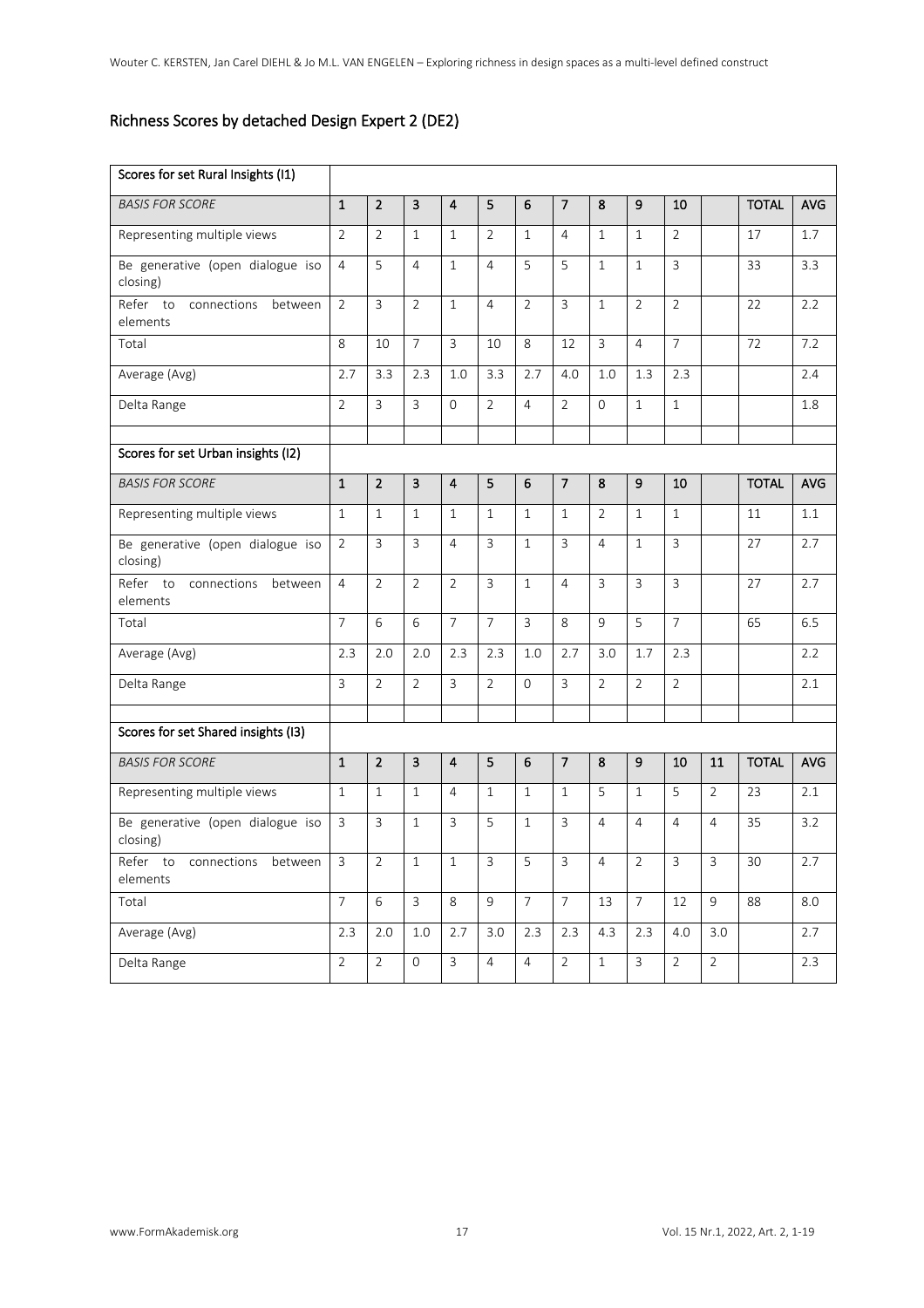#### **REFERENCES**

- Backx, J., Hilberath, C., Messenbock, R., Morieux, Y., & Streubel, H. (2017). *Mastering complexity through simplification: Four steps to creating competitive advantage*. https://www.bcg.com/publications/2017/people-organization-operations-mastering-complexitythrough-simplification
- Bushe, G. R. (2013). Generative process, generative outcome: The transformational potential of appreciative inquiry. In D.L. Cooperrider, D.P. Zandee, L.N. Godwin, M. Avital & B. Boland (eds.) *Organizational generativity: The appreciative inquiry summit and a scholarship of transformation* (pp. 89-113): Emerald Group Publishing Limited. https://doi.org/10.1108/S1475-9152(2013)0000004003
- Checkland, P. (1981). *Systems thinking, systems practice*. John Wiley & Sons.
- Checkland, P. (2000). Soft systems methodology: a thirty year retrospective. *Systems research and behavioral science, 17*(S1), 11-58. https://doi.org/10.1002/1099-1743(200011)17:1+<::AID-SRES374>3.0.CO;2-O
- Daft, R. L., & Lengel, R. H. (1984). Information richness: a new approach to manager information processing and organisational design. *Research in Organizational Behavior*, *6*, 191-233. https://doi.org/10.21236/ADA128980
- Dorst, K., & Cross, N. (2001). Creativity in the design process: co-evolution of problem–solution. *Design studies, 22*(5), 425-437. https://doi.org/10.1016/S0142-694X(01)00009-6
- Gonçalves, M. (2016). *Decoding designers' inspiration process.* [PhD, Delft University of Technology]. https://doi.org/10.4233/uuid:a270cdf2-d46b-4085-8f4f-328b823ccdee
- Johnson, S. (2002). *Emergence*. Scribner.
- Johnson, S. (2011). *Where good ideas come from: the seven patterns of innovation*: Penguin UK. https://doi.org/10.1037/e609342010-001
- Jones, P. (2014). Systemic design principles for complex social systems. In G. S. Metcalf (Ed.), *Social systems and design* (pp. 91-128). Springer. https://doi.org/10.1007/978-4-431-54478-4\_4
- Jones, P., & Bowes, J. (2017). Rendering Systems Visible for Design: Synthesis Maps as Constructivist Design Narratives. *She Ji: The Journal of Design, Economics, and Innovation, 3*(3), 229-248. https://doi.org/10.1016/j.sheji.2017.12.001
- Jones, P., & VanPatter, G. (2009). Design 1.0, 2.0, 3.0, 4.0: The rise of visual sensemaking. *NextD Journal; ReThinking Design* (March), 1-12.
- Kahneman, D. (2011). *Thinking, fast and slow*. Macmillan.
- Kersten, W.C. (2020). *What Leonardo could mean to us now: Systematic variation 21st century style, applied to large-scale societal issues.* [PhD, Delft University of Technology]. https://doi.org/10.4233/uuid:2b5626ca-1a12-44e9-88da-6d898b06b751
- Kersten, W. C., Diehl, J. C., Crul, M. R. M., & Van Engelen, J. M. L. (2016). *A multi-context design approach for a portable ultrasound device*. Paper presented at the DS 85-1: Proceedings of NordDesign 2016, Volume 1, Trondheim, Norway, 10th-12th August 2016. https://www.designsociety.org/publication/39303/A+multicontext+design+approach+for+a+portable+ultrasound+device on 18 October 2017
- Klein, G., & Jarosz, A. (2011). A naturalistic study of insight. *Journal of Cognitive Engineering and Decision Making, 5*(4), 335-351. https://doi.org/10.1177/1555343411427013
- Koffka, K. (2013). *Principles of Gestalt psychology* (Vol. 44). Routledge. https://doi.org/10.4324/9781315009292
- Kramer, N. J. T. A., & de Smit, J. (1979). *Systeemdenken - Inleiding tot de begrippen en concepten* [Systems Thinking - Introduction to the Terms and Concepts](2nd ed.). Stenfert Kroese BV.
- Kratzer, J., Leenders, R. T. A. J., & Van Engelen, J. M. L. (2010). The social network among engineering design teams and their creativity: A case study among teams in two product development programs. *International Journal of Project Management, 28*(5), 428-436. doi:http://doi.org/10.1016/j.ijproman.2009.09.007